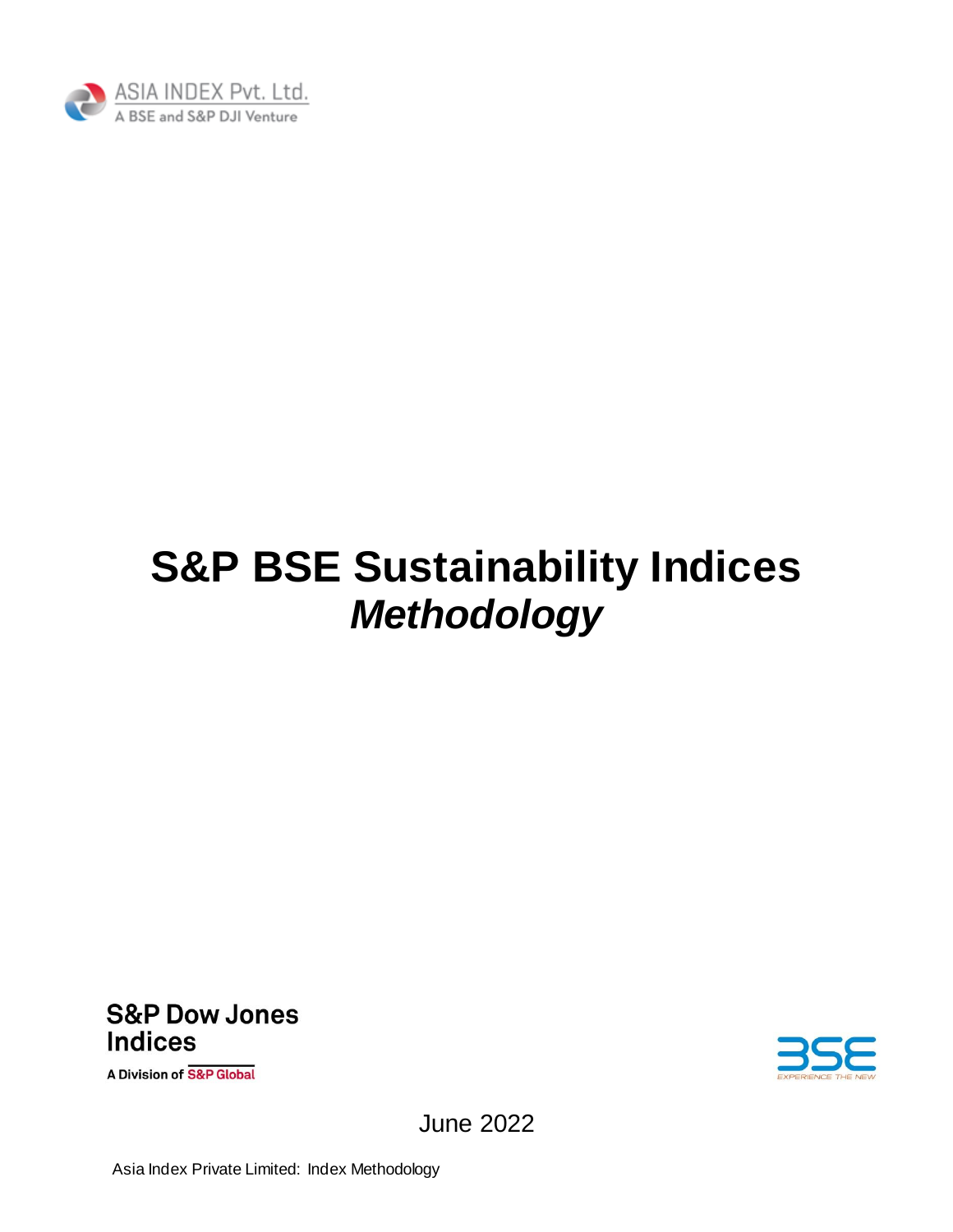## Table of Contents

| Introduction             |                                                                   | 3  |
|--------------------------|-------------------------------------------------------------------|----|
|                          | <b>Index Objective</b>                                            | 3  |
|                          | <b>Partnership and Collaboration</b>                              | 3  |
|                          | <b>Index Family</b>                                               | 3  |
|                          | <b>Supporting Documents</b>                                       | 3  |
|                          | Eligibility Criteria and Index Construction                       | 4  |
|                          | <b>Data Sources</b>                                               | 4  |
|                          | <b>S&amp;P BSE CARBONEX</b>                                       | 4  |
|                          | <b>S&amp;P BSE GREENEX</b>                                        | 6  |
| <b>Index Maintenance</b> |                                                                   | 7  |
|                          | Rebalancing                                                       | 7  |
|                          | <b>Ongoing Maintenance</b>                                        | 7  |
|                          | <b>Additions</b>                                                  | 7  |
|                          | <b>Deletions</b>                                                  | 7  |
|                          | <b>Graded Surveillance Measure (GSM)</b>                          | 8  |
|                          | <b>Corporate Actions</b>                                          | 8  |
|                          | <b>Currency of Calculation and Additional Index Return Series</b> | 9  |
|                          | <b>Base Dates and History Availability</b>                        | 9  |
| <b>Index Data</b>        |                                                                   | 10 |
|                          | <b>Calculation Return Types - Equity Indices</b>                  | 10 |
| Index Governance         |                                                                   | 11 |
|                          | <b>Index Committee</b>                                            | 11 |
| <b>Index Policy</b>      |                                                                   | 12 |
|                          | <b>Announcements</b>                                              | 12 |
|                          | <b>Pro-forma Files</b>                                            | 12 |
|                          | <b>Holiday Schedule</b>                                           | 12 |
|                          | Rebalancing                                                       | 12 |
|                          | <b>Unexpected Exchange Closures</b>                               | 12 |
|                          | <b>Recalculation Policy</b>                                       | 12 |
|                          | <b>Real-Time Calculation</b>                                      | 13 |
|                          | <b>End-of-Day Calculation</b>                                     | 13 |
|                          | <b>Contact Information</b>                                        | 13 |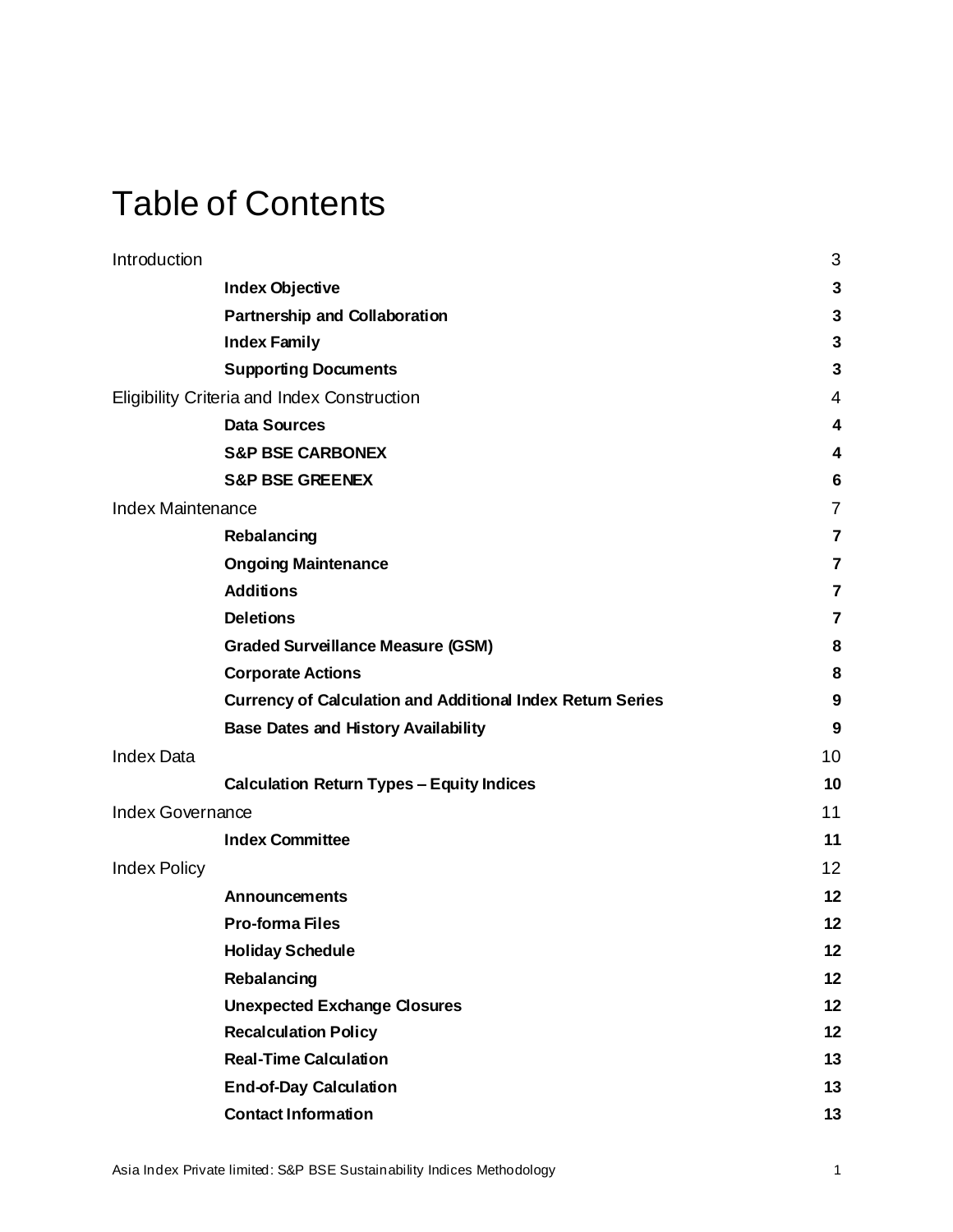| <b>Index Dissemination</b> |                                                                 | 14 |
|----------------------------|-----------------------------------------------------------------|----|
|                            | <b>Tickers</b>                                                  | 14 |
|                            | <b>Index Data</b>                                               | 14 |
|                            | Web site                                                        | 14 |
| Appendix I                 |                                                                 | 15 |
|                            | S&P Global Corporate Sustainability Assessment (CSA) Industries | 15 |
| Appendix II                |                                                                 | 17 |
|                            | <b>Carbon Re-Weighting Factors</b>                              | 17 |
|                            | <b>Carbon Adjusted Float Weight</b>                             | 17 |
| Appendix III               |                                                                 | 19 |
|                            | <b>S&amp;P Trucost Methodology</b>                              | 19 |
| Appendix IV                |                                                                 | 20 |
|                            | <b>Methodology Changes</b>                                      | 20 |
| <b>Disclaimer</b>          |                                                                 | 21 |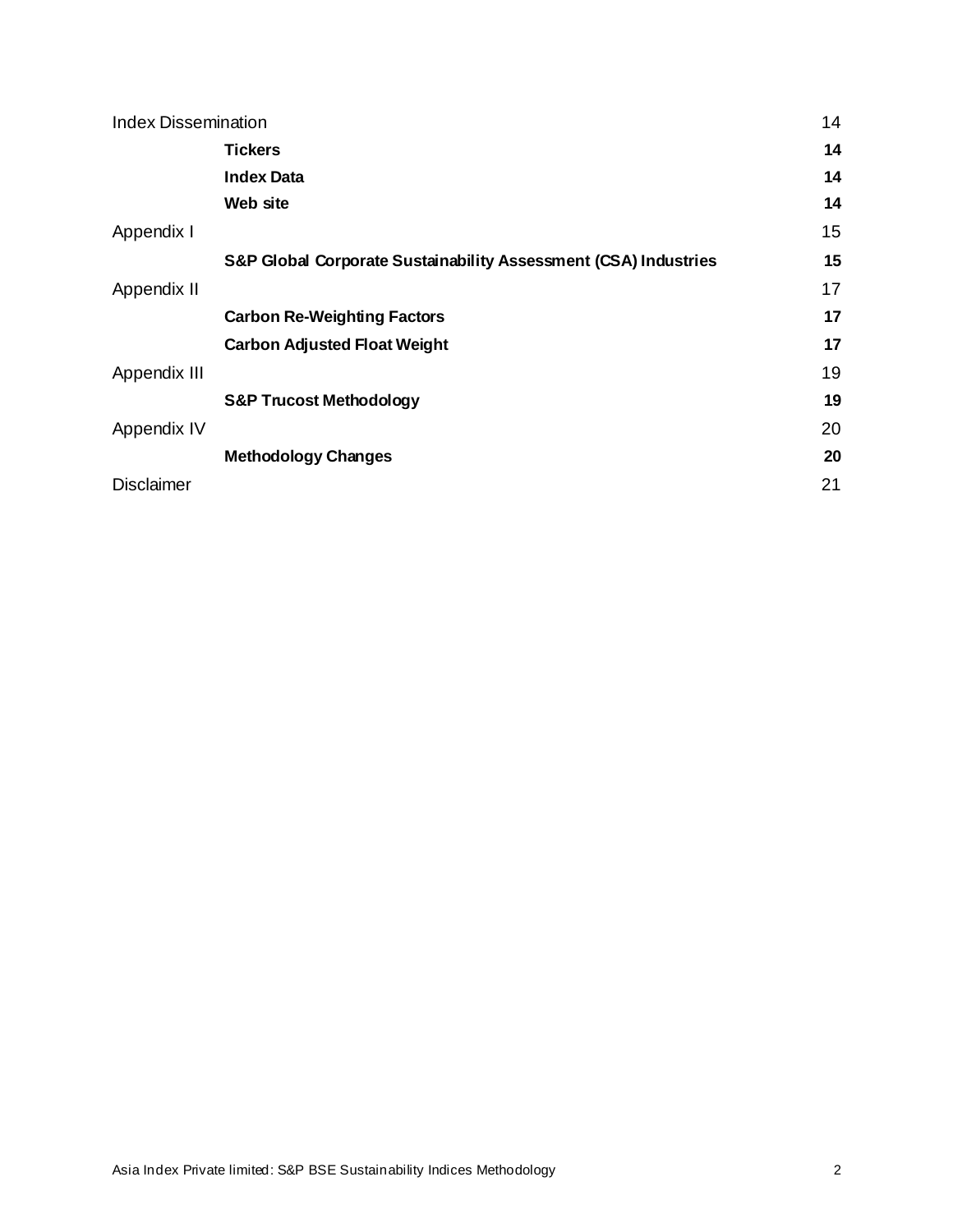## <span id="page-3-0"></span>Introduction

### <span id="page-3-1"></span>**Index Objective**

**S&P BSE CARBONEX.** The index measures the performance of the companies in the S&P BSE 100 with constituent weights modified in accordance with the companies' relative carbon performance.

**S&P BSE GREENEX.** The index measures the performance of 25 companies selected from the S&P BSE 100 based on size, liquidity, and low greenhouse gas emissions. Constituents are weighted based on float-adjusted market capitalization (FMC), subject to a single stock weight cap of 6% of the total index weight.

### <span id="page-3-2"></span>**Partnership and Collaboration**

S&P Dow Jones Indices and the BSE Ltd. have established a partnership, Asia Index Private Limited, to calculate, disseminate, and license the S&P BSE suite of indices.

**S&P BSE CARBONEX.** Asia Index Private Limited has partnered with S&P Global Sustainable1 ESG Research, a specialist in sustainability investing to provide the Carbon Performance Scores.

**S&P BSE GREENEX.** Greenhouse gas (GHG) emission numbers are provided by Trucost, a part of S&P Global.

### <span id="page-3-3"></span>**Index Family**

The S&P BSE Sustainability Indices are part of the suite of S&P BSE indices.

*For information on the other S&P BSE indices, please refer t[o www.spglobal.com/spdji](https://www.spglobal.com/spdji/en/) and [www.asiaindex.co.in](http://www.asiaindex.co.in/).*

### <span id="page-3-4"></span>**Supporting Documents**

This methodology is meant to be read in conjunction with supporting documents providing greater detail with respect to the policies, procedures and calculations described herein. References throughout the methodology direct the reader to the relevant supporting document for further information on a specific topic. The list of the main supplemental documents for this methodology and the hyperlinks to those documents is as follows:

| <b>Supporting Document</b>                     | URL                                            |
|------------------------------------------------|------------------------------------------------|
| S&P Dow Jones Indices' Equity Indices Policies | <b>Equity Indices Policies &amp; Practices</b> |
| & Practices Methodology                        |                                                |
| S&P Dow Jones Indices' Index Mathematics       | <b>Index Mathematics Methodology</b>           |
| Methodology                                    |                                                |
| S&P Dow Jones Indices' Float Adjustment        |                                                |
| Methodology                                    | <b>Float Adjustment Methodology</b>            |
| S&P Dow Jones Indices' Global Industry         |                                                |
| Classification Standard (GICS) Methodology     | <b>GICS Methodology</b>                        |

This methodology was created by S&P Dow Jones Indices to achieve the aforementioned objective of measuring the underlying interest of each index governed by this methodology document. Any changes to or deviations from this methodology are made in the sole judgment and discretion of S&P Dow Jones Indices so that the index continues to achieve its objective.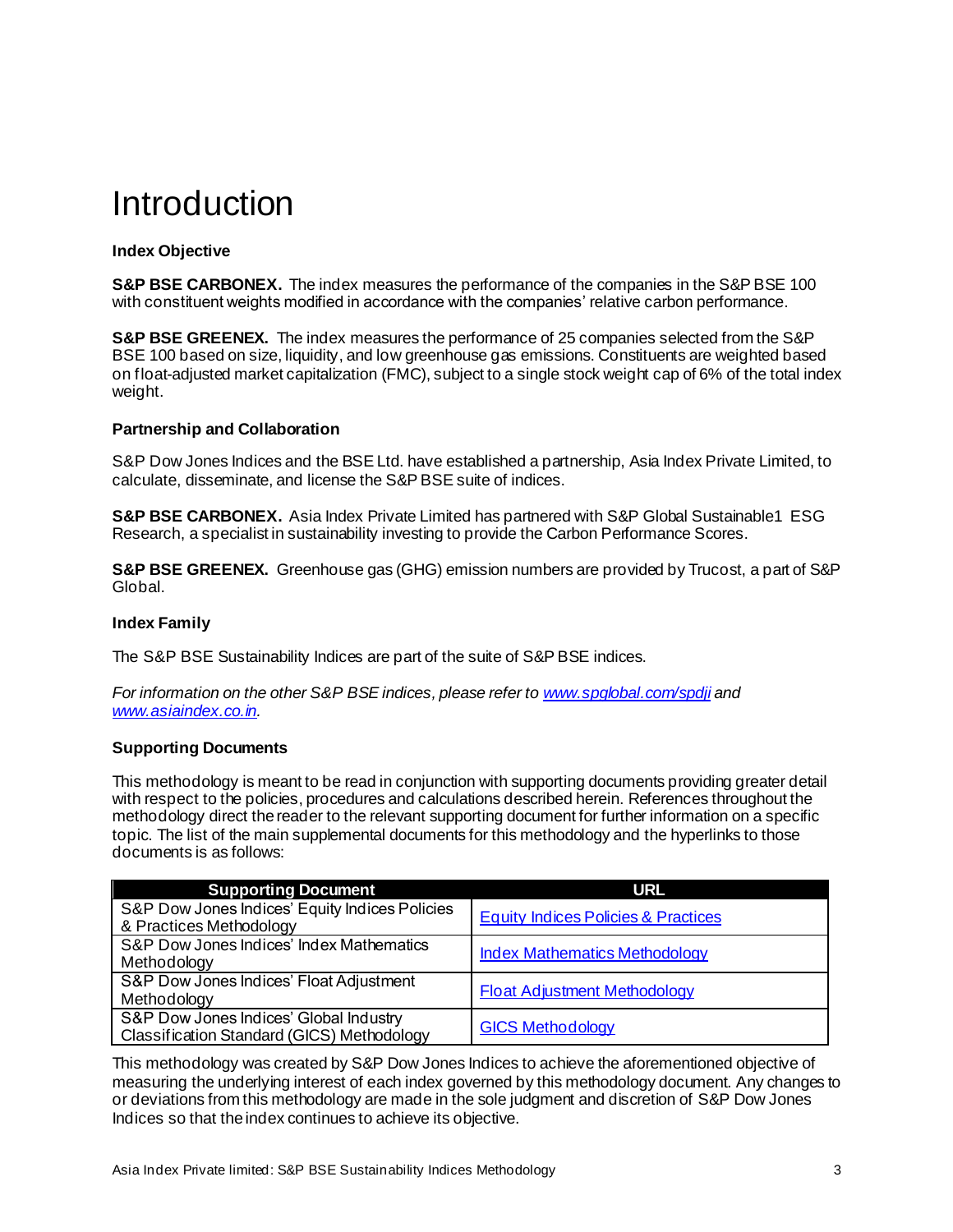## <span id="page-4-0"></span>Eligibility Criteria and Index Construction

### <span id="page-4-1"></span>**Data Sources**

- 1. **Market Capitalization.** Market capitalization is calculated using the BSE Ltd. prices.
- 2. **Value Traded.** Traded value is calculated using composite volumes of Indian exchanges.
- 3. **Impact Cost.** Impact cost is sourced from the BSE Ltd.<sup>1</sup>
- 4. **Trading Frequency.** This data is assessed based on trading information on BSE Ltd.

### <span id="page-4-2"></span>**S&P BSE CARBONEX**

**Index Eligibility and Construction.** The S&P BSE CARBONEX is composed of the constituents of the S&P BSE 100. Only common stocks are eligible for index inclusion.

*For more information on index construction and eligibility factors of the S&P BSE 100, please refer to the S&P BSE Indices Methodology document available a[t www.spglobal.com/spdji](https://www.spglobal.com/spdji/en/) an[d www.asiaindex.co.in](http://www.asiaindex.co.in/).*

**Constituent Weights.** Each stock in the index is weighted based on its carbon adjusted float market capitalization, which is calculated based on the Carbon Performance Scores provided by S&P Global Sustainable1 ESG Research .

Stock weight calculations consist of two steps as follows:

1. **Carbon Re-Weighting Factors.** Carbon Re-Weighting Factors are calculated for all stocks in the S&P BSE 100 using the current year's Industry Tilt Factors and Carbon Performance Scores provided by S&P Global Sustainable1 ESG Research. New Carbon Performance Scores are calculated annually in March and are based on the annual S&P Global Corporate Sustainability Assessment (CSA) figures released in the previous year.

Carbon Performance Scores calculated by S&P Global Sustainable1 ESG Research encompass the following themes:

| Theme                              | Weight in the<br><b>Carbon Performance Score</b> |
|------------------------------------|--------------------------------------------------|
| <b>Strategy &amp; Governance</b>   | 40%                                              |
| <b>Reporting &amp; Disclosures</b> | 30%                                              |
| Performance & Achievement          | 20%                                              |
| Ecosystem Action                   | 10%                                              |

Each of the themes includes three to ten specific carbon-related indicators.

If a company does not have a Carbon Performance Score, the Carbon Re-Weighting Factor applied to its stock is 1.

Industry Tilt Factors are provided by S&P Global Sustainable1 ESG Research and calibrated to represent each industry's relative exposure to carbon-related risks and opportunities. Industry Tilt Factors are calculated based on the weights of the carbon-related questions in each overall

<sup>&</sup>lt;sup>1</sup> Se[e https://www.bseindia.com/markets/equity/EQReports/varmargin.aspx?flag=0](https://www.bseindia.com/markets/equity/EQReports/varmargin.aspx?flag=0).

Asia Index Private limited: S&P BSE Sustainability Indices Methodology 4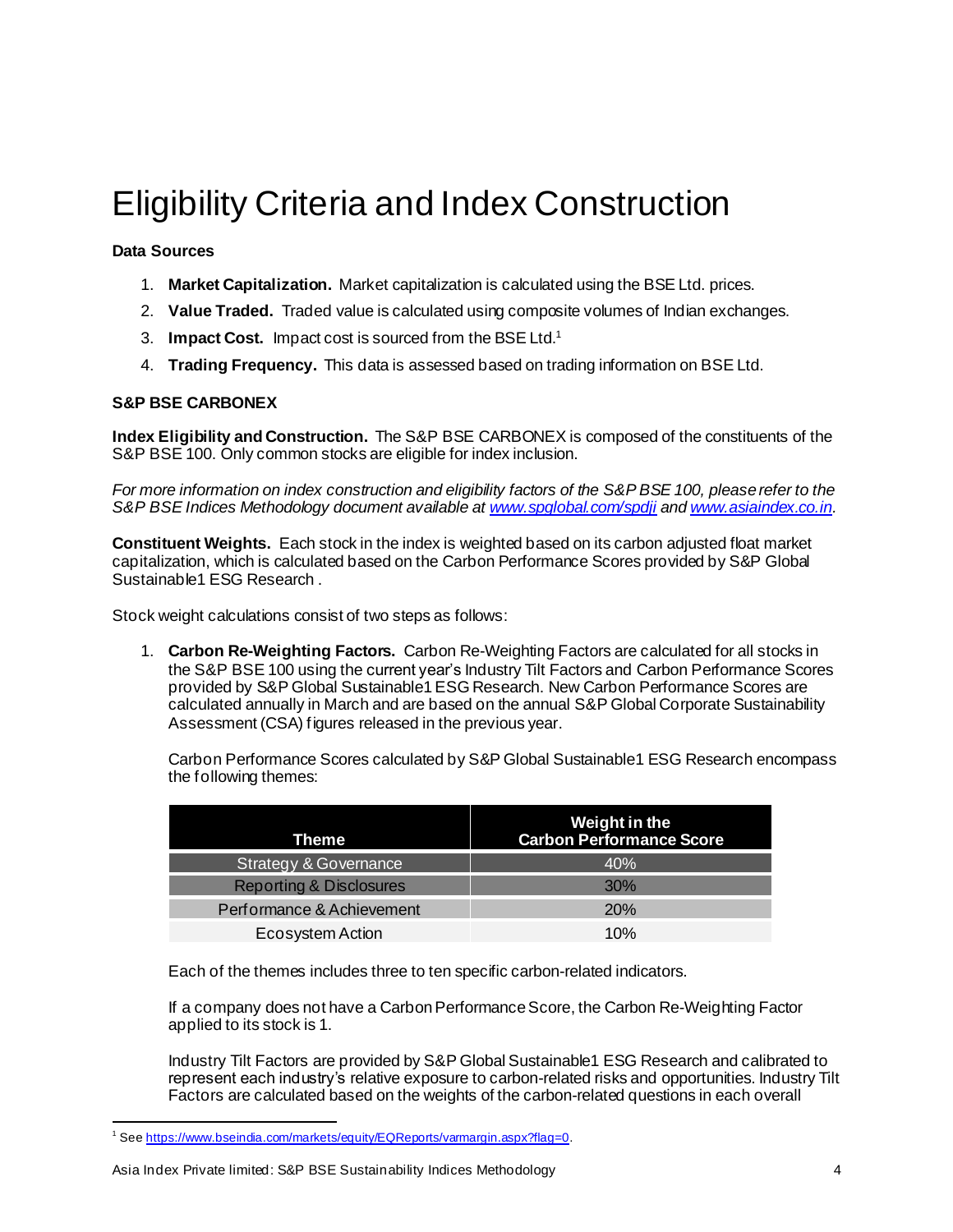industry-specific S&P Global CSA questionnaire. In the course of the CSA process, companies are assigned to one of the 61 industries defined by S&P Global Sustainable1 ESG Research (the ""S&P Global CSA Industries"). S&P Global Sustainable1 ESG Research uses the Global Industry Classification System (GICS<sup>®</sup>) as its starting point for determining industry classification.<sup>2</sup> At the industry group and sector levels, the S&P Global CSA Industries match the standard GICS classifications. However, some non-standard aggregations occur at the industry level. Please see *Appendix I* for a list of S&P Global CSA Industries.

S&P Global Sustainable1 ESG Research reviews the mapping of CSA questions to the Carbonex framework on an annual basis to capture any changes made to the CSA methodology: such as the deletion or addition of questions. To preserve the relevance of the CSA questionnaires, this annual CSA review is performed on an industry-specific level as well as on general and crossindustry levels. By monitoring carbon-related risks and opportunities facing companies across all industries, S&P Global Sustainable1 ESG Research ensures CSA questionnaires accurately reflect common carbon-related themes applicable to all industries or to a majority of industries.

The stocks of companies in industries with greater exposure to carbon-related risks and opportunities receive a higher Industry Tilt Factor and therefore a higher weight restatement compared to the stocks of companies in other industries belonging to the same sector.

2. **Carbon Adjusted Float Weights.** Once the Carbon Re-Weighting Factors are determined, the float weights of the stocks are tilted based on their Carbon Re-Weighting Factors.

After the float weight tilting, the overall sector exposure is again realigned with that of the S&P BSE 100 to arrive at the Carbon Adjusted Float Weight of each constituent stock in the index.

*For details on formulas used in steps 1 and 2 above, please refer to Appendix II.*

Stock weights are adjusted at each semi-annual rebalancing to reflect each constituent's Carbon Adjusted Float Weight.

*For more information on the constituent weighting scheme, please refer to the Non-Market Capitalization Weighted Indices section in S&P Dow Jones Indices' Index Mathematics Methodology.*

 $^2$  For more information about GICS®, please refer to the Global Industry Classification Standard (GICS®) Methodology, available at [www.spglobal/spdji.com](http://www.spdji.com/).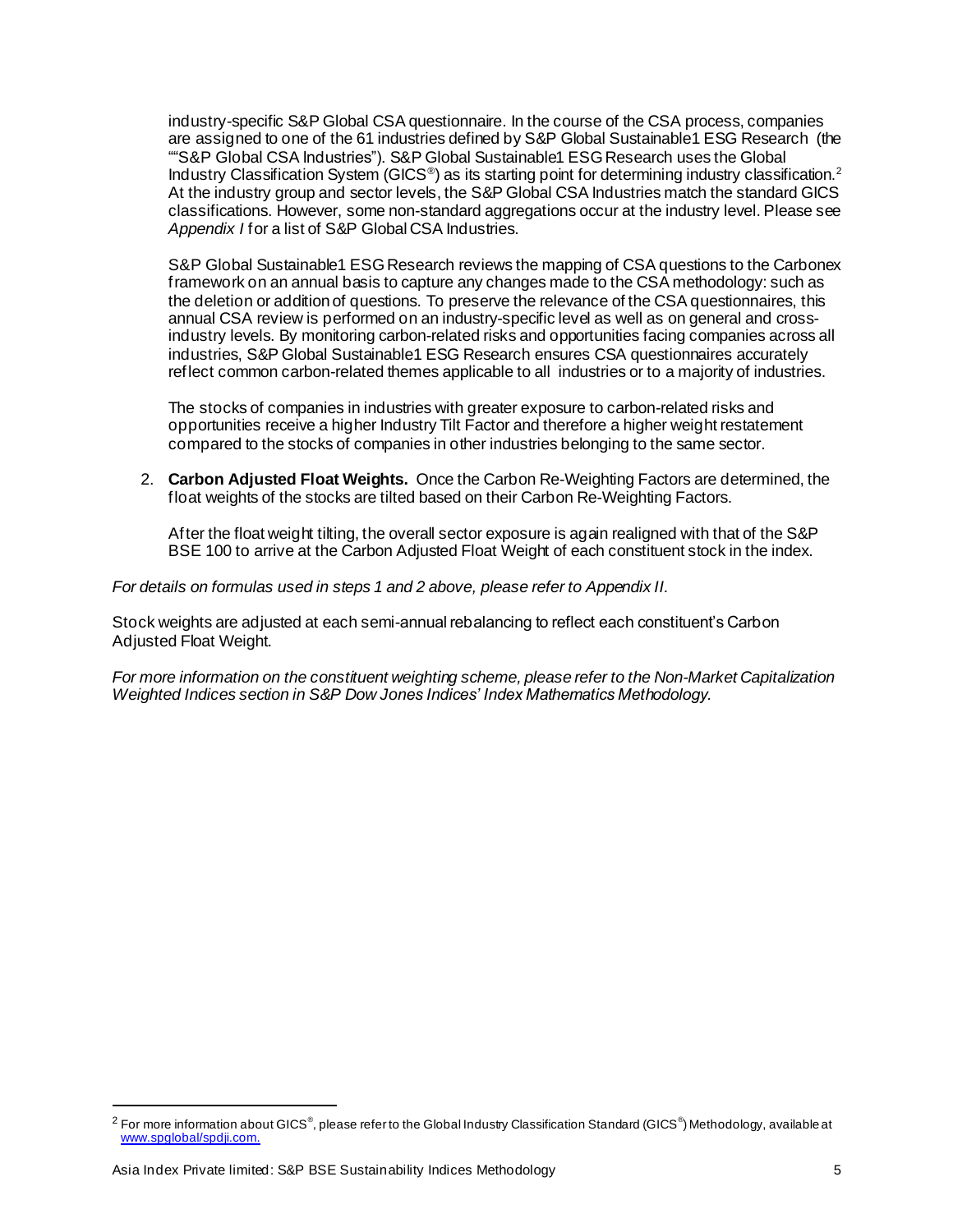### <span id="page-6-0"></span>**S&P BSE GREENEX**

**Index Eligibility and Construction.** The S&P BSE GREENEX is formed from companies in the S&P BSE 100. Only common stocks are eligible for index inclusion.

*For more information on index construction and eligibility factors of the S&P BSE 100, please refer to the S&P BSE Indices Methodology document available a[t www.spglobal.com/spdji](https://www.spglobal.com/spdji/en/) an[d www.asiaindex.co.in](http://www.asiaindex.co.in/)*.

Greenhouse gas (GHG) emission numbers are provided by S&P Trucost Limited, a subsidiary of S&P Dow Jones Indices LLC, for the eligible universe. Stocks of companies for which Asia Index Private Limited is not able to obtain GHG emission numbers are excluded from the eligible universe.

The GHG emission numbers (C), average six-month float market capitalization (M), and six-month median annualized traded value (T) are scaled from 0 to 100 within the common India Industry Classification Structure sector.

Annualized traded value is calculated by taking the median of the monthly medians of the daily traded values over the six-month period. The annualization is calculated using 250 trading days in a year.

Points are assigned to the above-mentioned parameters from 1-50 within the common India Industry Classification Structure sector.

- For C: For 0-2, 1 point is assigned; for 2-4, 2 are assigned, etc. For scale of 48-50, 25 points are assigned. For scale beyond 50, 1000 are assigned.
- For M & T: For 0-2, 50 points are assigned; for 2-4, 49 are assigned, etc.

For sectors where there is only one stock, 25 points are assigned for GHG emission numbers (C), average six-month float market capitalization (M) and six-month median annualized traded value (T).

The composite point for a stock is arrived at by taking the summation of the points multiplied by their respective weights, where C is weighted 50%, M is weighted 40%, and T is weighted 10%. Stocks are ranked on the basis of composite points. The top 25 stocks are selected for the base composition.

During semi-annual rebalancings, the following inclusion/exclusion rules are applied:

- If a non-constituent ranks within the top 15 stocks, it is automatically selected for index inclusion.
- If an existing constituent ranks beyond the top 35 stocks, it is removed from the index.

In cases where two or more stocks have the same composite rank, the stock selection is performed based on the following order:

- 1. GHG emission numbers (C).
- 2. Average six-month float market capitalization (M).
- 3. Six-month median annualized traded value (T).

**Constituent Weightings.** Each stock in the index is weighted based on its FMC, subject to a stock capping limit. The stock capping limit is 6% and is applied in conjunction with the quarterly share updates (see *Index Maintenance*). Stocks that exceed the 6% cap between share updates are brought back to 6% at the subsequent quarterly share update.

*For more information on the constituent weighting scheme, please refer to the Capped Market Capitalization Indices section in S&P Dow Jones Indices' Index Mathematics Methodology.*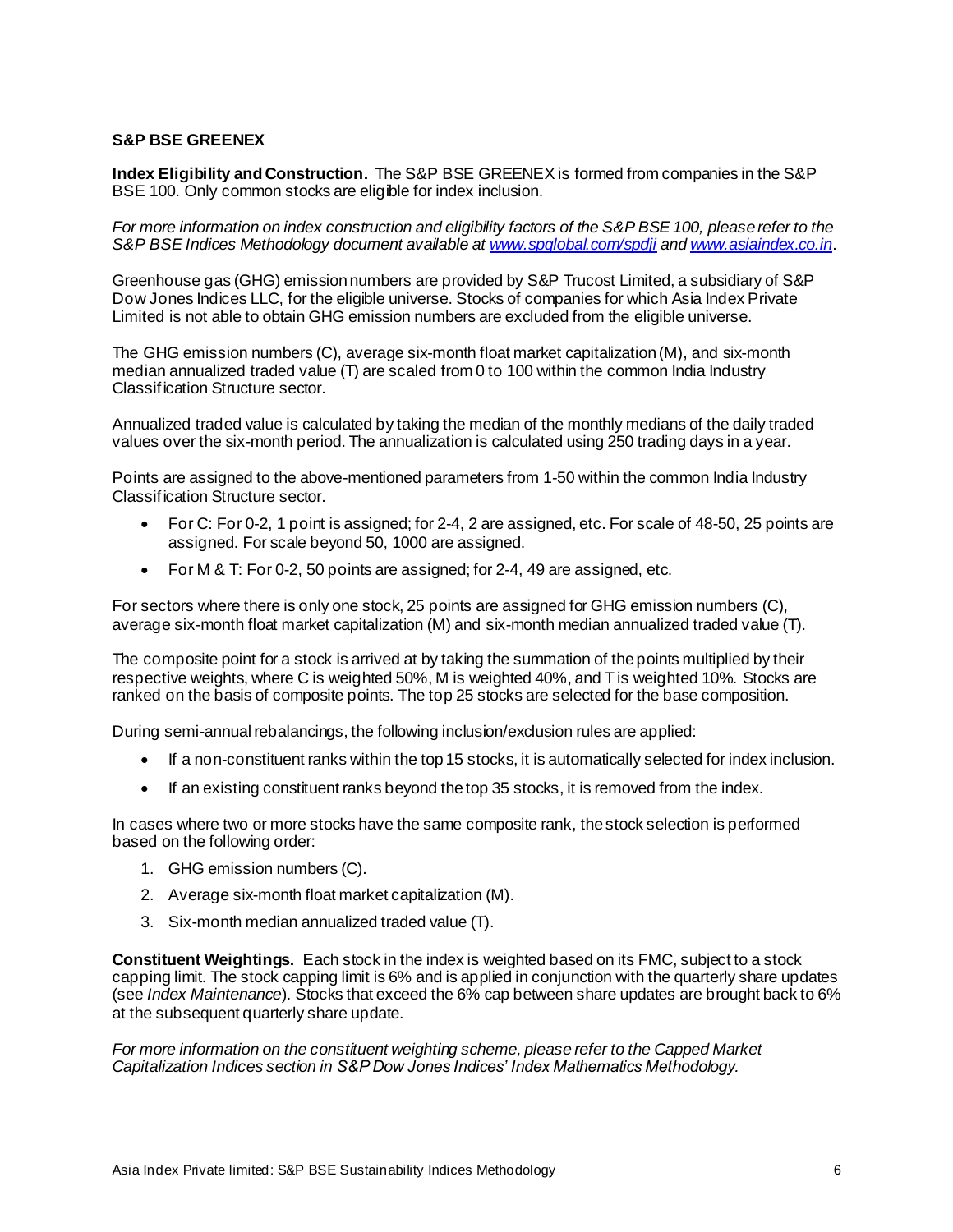### <span id="page-7-0"></span>Index Maintenance

### <span id="page-7-1"></span>**Rebalancing**

**Frequency.** Index rebalancing follows that of the S&P BSE 100 and is detailed in the table below.

*Note: The effective dates are at the market open and reference dates are after the market close.*

| Index            | <b>Frequency</b> | <b>Effective Date</b>       | Reference Date                |
|------------------|------------------|-----------------------------|-------------------------------|
| S&P BSE CARBONEX | Semi-annual      | Monday following the third  | Last trading day of April and |
| S&P BSE GREENEX  |                  | Friday of June and December | October                       |

The reference date for the prices used in the weighting process is after the close on the Wednesday prior to the second Friday of each rebalancing.

**Float Adjustment.** Foreign investment limits are not applied while calculating the IWF for S&P BSE index constituents.

*For information on share updates and float-adjustment, please refer to S&P Dow Jones Indices' Equity Indices Policies & Practices Methodology and S&P Dow Jones Indices' Float Adjustment Methodology, respectively.*

### <span id="page-7-2"></span>**Ongoing Maintenance**

The indices are also reviewed on an ongoing basis to account for events such as mergers, takeovers, delistings, group changes, suspensions, surveillance objections, graded surveillance measure objections, spin-offs/demergers, or bankruptcies. Changes to index composition and related weight adjustments are made as soon as they are effective. These changes are typically announced one to five business days prior to the implementation date.

### <span id="page-7-3"></span>**Additions**

**S&P BSE CARBONEX.** No stocks are added to the index between semi-annual rebalancings. As such, the number of stocks in the index may fall below the targeted constituent count of 100 due to any deletions made between rebalancings.

**S&P BSE GREENEX.** Between rebalancings, stocks may be added to the index as replacements for those removed from the index between rebalancings in order to maintain a fixed constituent count of 25.

### <span id="page-7-4"></span>**Deletions**

Between rebalancings, a company can be deleted from an index due to events such as mergers, takeovers, delistings, group changes, suspensions, surveillance objections, graded surveillance measure objections, spin-offs/demergers, or bankruptcies.

- Index constituents removed from an index's underlying universe are also deleted from the index on the same effective date.Whenever possible, changes in an index's components are announced at least one to five business days prior to implementation.
- Whenever practicable, Asia Index Private Limited uses the closing price for all deletions.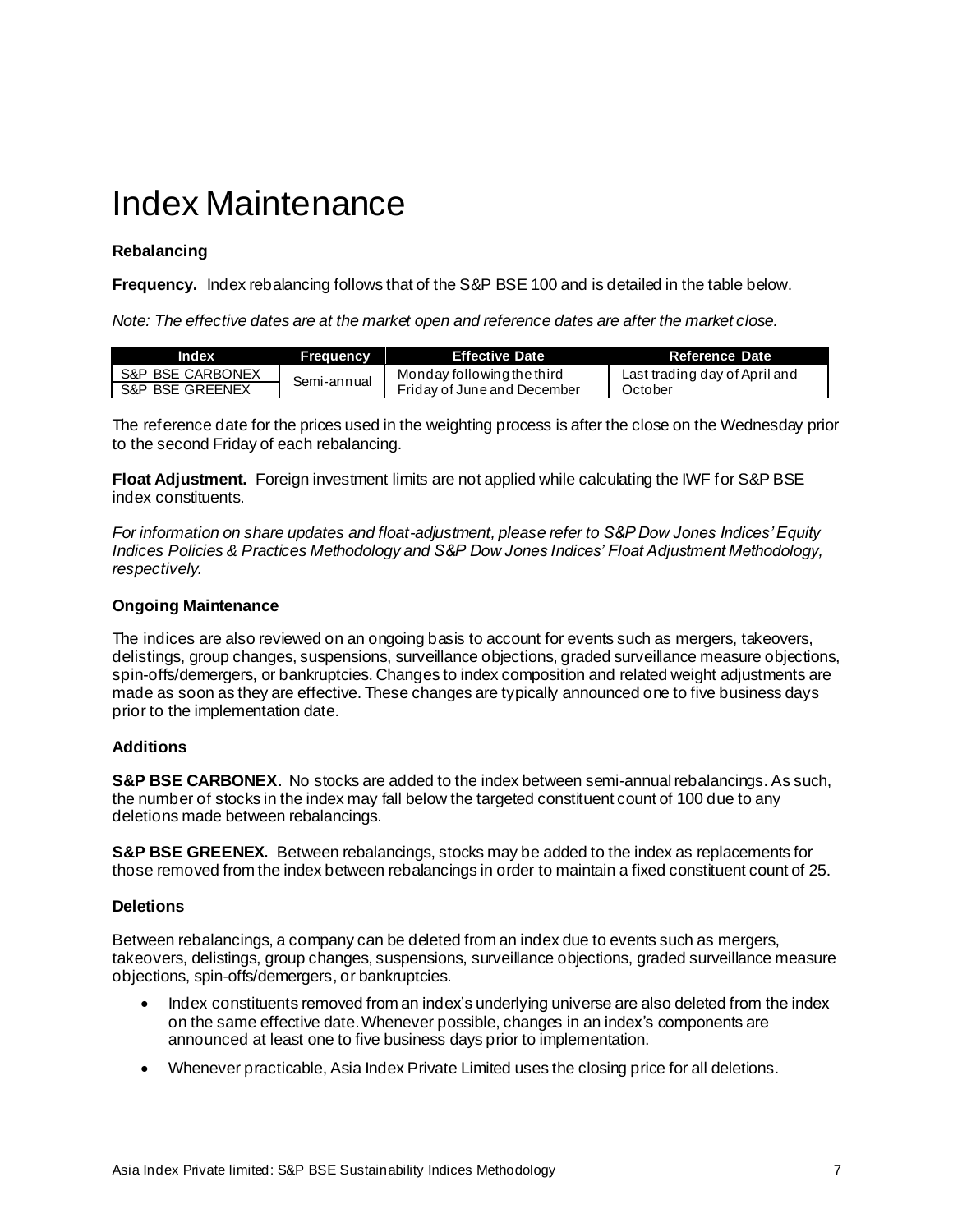### <span id="page-8-0"></span>**Graded Surveillance Measure (GSM)**

On a monthly basis, companies added to the GSM list are dropped. The effective date of the drop is at the open of the Tuesday following the first Monday of each month. The reference date for the GSM list data is the third Friday of the previous month.

Any company dropped due to inclusion on the GSM list must remain off the list for six consecutive months prior to the rebalancing reference date to be reconsidered for index inclusion

### <span id="page-8-1"></span>**Corporate Actions**

### **S&P BSE CARBONEX**

|                         |                                                                          | <b>Divisor</b> |
|-------------------------|--------------------------------------------------------------------------|----------------|
| <b>Corporate Action</b> | Adjustment made to index                                                 | Adjustment?    |
| Spin off                | In general, the parent company is dropped from the index. However,       | Yes            |
|                         | if information regarding price adjustment is available, the parent       |                |
|                         | company may remain in the index with an adjusted price, at the           |                |
|                         | discretion of the Index Committee.                                       |                |
| Rights offering         | The price is adjusted to the Price of the Parent Company minus the       | <b>No</b>      |
|                         | Price of the Rights Offering/Rights Ratio. Index Shares change so        |                |
|                         | that the company's weight remains the same as its weight before the      |                |
|                         | rights offering.                                                         |                |
| Stock Dividend          | Index shares are multiplied by the split factor, and price is divided by | <b>No</b>      |
| (Bonus), Stock split,   | the split factor.                                                        |                |
| Reverse Stock Split     |                                                                          |                |
| Change in shares        | None.                                                                    | <b>No</b>      |
| (new issue,             |                                                                          |                |
| repurchase, warrant     |                                                                          |                |
| conversion etc.)        |                                                                          |                |
| Special Dividend        | If special dividends are issued, the stock price is reduced by the per   | Yes            |
|                         | share special dividend amount after the close of trading on the day      |                |
|                         | before the dividend ex-date.                                             |                |
| Constituent Change      | No intraday rebalancing.                                                 | <b>No</b>      |
|                         | Deletions due to delisting, acquisition or any other corporate event     | Yes            |
|                         | resulting in the deletion of the stock from the Index will cause the     |                |
|                         | weights of the rest of the stocks in the index to change. Relative       |                |
|                         | weights will stay the same.                                              |                |
|                         | A change to a constituent's industry classification, as defined in       | <b>No</b>      |
|                         | Appendix I, is reflected in the index at the subsequent semi-annual      |                |
|                         | rebalancing.                                                             |                |
|                         | Rebalancing changes including additions, deletions and weight            | Yes            |
|                         | changes.                                                                 |                |
|                         | Stocks that are reclassified into Z group between rebalancings are       | Yes            |
|                         | removed from the index as soon as practicable.                           |                |

*For more information, please refer to the Non-Market Capitalization Indices section within S&P Dow Jones Indices' Equity Indices Policies & Practices Methodology.*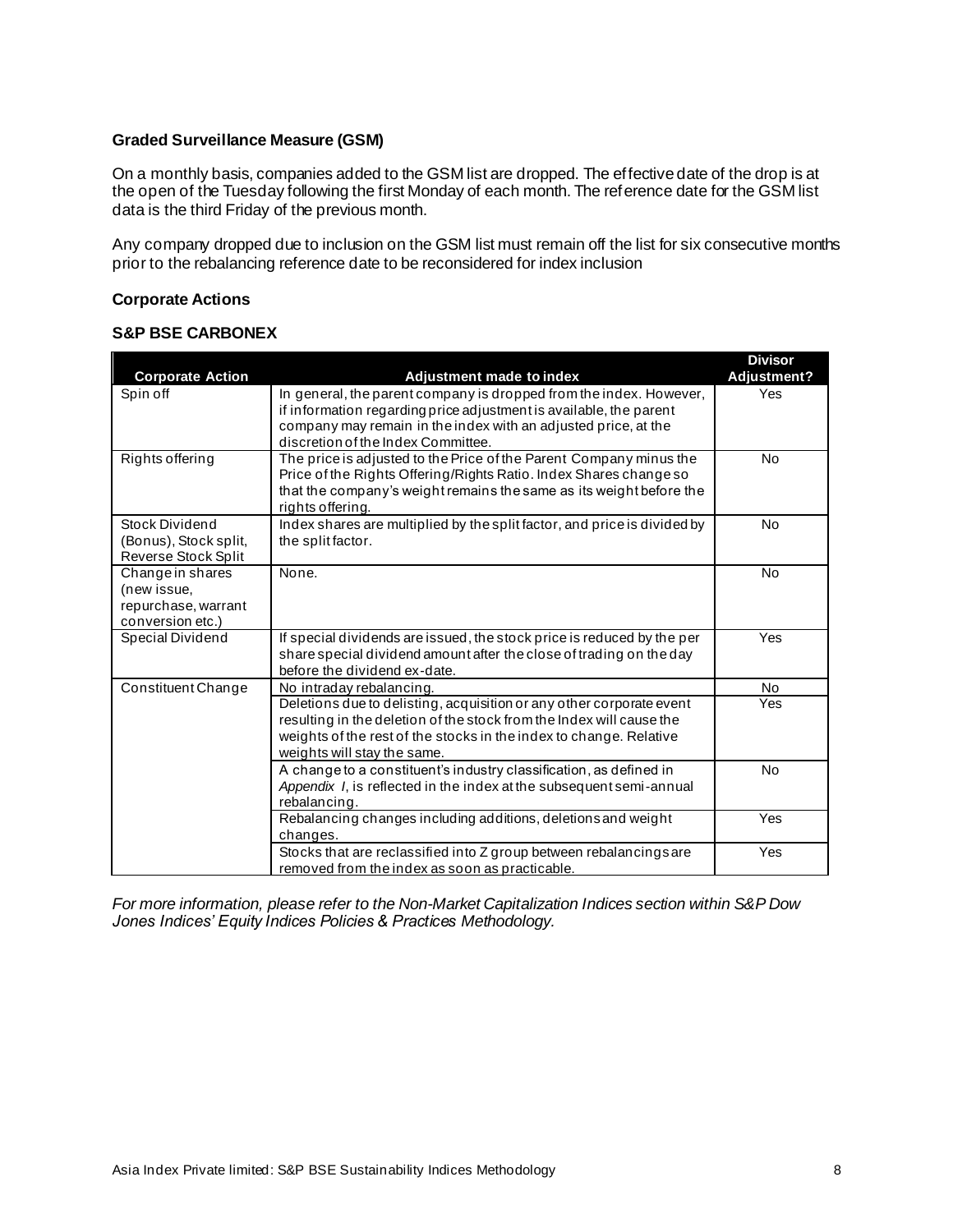### **S&P BSE GREENEX**

|                         |                                                                        | <b>Divisor</b> |
|-------------------------|------------------------------------------------------------------------|----------------|
| <b>Corporate Action</b> | Adjustment made to index                                               | Adjustment?    |
| Spin Off                | In general, the parent company is dropped from the index. However,     | Yes            |
|                         | if information regarding price adjustment is available, the parent     |                |
|                         | company may remain in the index with an adjusted price, at the         |                |
|                         | discretion of the Index Committee.                                     |                |
| Rights Offering         | The Rights price is adjusted, and index shares will be increased as    | Yes            |
|                         | per the Rights Ratio.                                                  |                |
| Stock Dividend          | Index shares are multiplied by the split factor, and the price is      | N <sub>0</sub> |
| (Bonus), Stock split,   | divided by the split factor.                                           |                |
| Reverse Stock Split     |                                                                        |                |
| Change in Shares        | Index shares and weights will change as per the corporate action.      | Yes            |
| (new issue,             |                                                                        |                |
| repurchase, warrant     |                                                                        |                |
| conversion etc.)        |                                                                        |                |
| Special Dividend        | If special dividends are issued, the stock price is reduced by the per | Yes            |
|                         | share special dividend amount after the close of trading on the day    |                |
|                         | before the dividend ex-date.                                           |                |

*For more information, please refer to the Market Capitalization Indices section within S&P Dow Jones Indices' Equity Indices Policies & Practices Methodology.*

#### <span id="page-9-0"></span>**Currency of Calculation and Additional Index Return Series**

The indices are calculated in Indian rupees and U.S. dollars.

Spot foreign exchange rates provided by Refinitiv are taken daily at 3:00 PM India Time and used in the end-of-day calculation to calculate these indices in U.S. dollars.

In addition to the indices detailed in this methodology, additional return series versions of the indices may be available, including, but not limited to the following: currency, currency hedged, decrement, fair value, inverse, leveraged, and risk control versions. For a list of available indices, please refer to the *[S&P DJI](https://www.spglobal.com/spdji/en/governance/methodology-and-regulatory-status/)  [Methodology & Regulatory Status Database](https://www.spglobal.com/spdji/en/governance/methodology-and-regulatory-status/)*.

*For information on various index calculations, please refer to S&P Dow Jones Indices' Index Mathematics Methodology.*

*For the inputs necessary to calculate certain types of indices, including decrement, dynamic hedged, fair value, and risk control indices, please refer to the Parameters documents available at [www.spglobal.com/spdji](https://www.spglobal.com/spdji/en/).*

### <span id="page-9-1"></span>**Base Dates and History Availability**

Index history availability, base dates, and base values are shown in the table below.

|                  | Launch      | <b>First Value</b> |                  | <b>Base</b>  |
|------------------|-------------|--------------------|------------------|--------------|
| Index            | Date        | Date               | <b>Base Date</b> | <b>Value</b> |
| S&P BSE CARBONEX | $30-Nov-12$ | 30-Sep-10          | 30-Sep-10        | 1000         |
| S&P BSE GREENEX  | 22-Feb-12   | 01-Oct-08          | 01-Oct-08        | 1000         |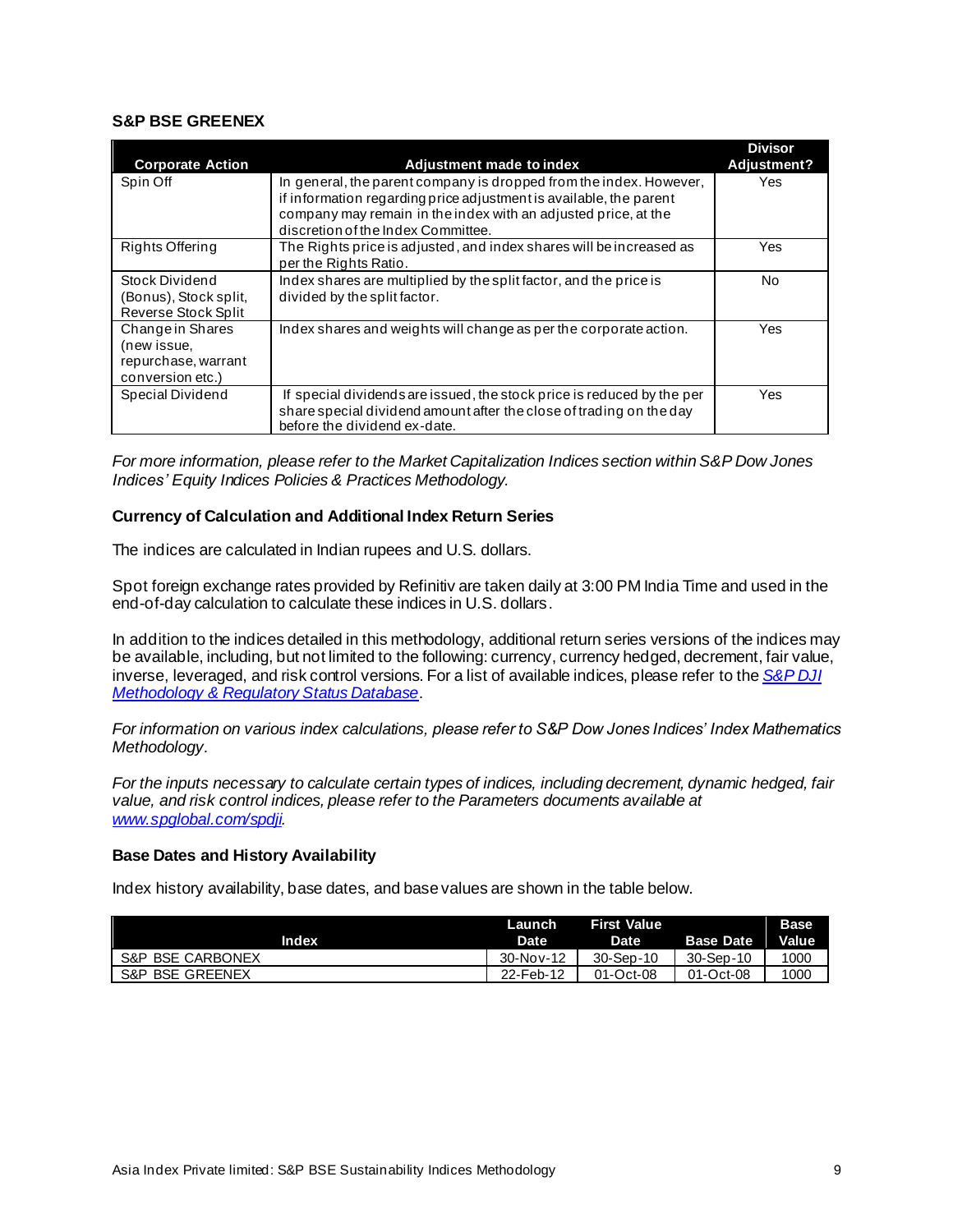## <span id="page-10-0"></span>Index Data

### <span id="page-10-1"></span>**Calculation Return Types – Equity Indices**

S&P Dow Jones Indices calculates multiple return types which vary based on the treatment of regular cash dividends. The classification of regular cash dividends is determined by S&P Dow Jones Indices.

- Price Return (PR) versions are calculated without adjustments for regular cash dividends.
- Gross Total Return (TR) versions reinvest regular cash dividends at the close on the ex-date without consideration for withholding taxes.
- Net Total Return (NTR) versions, if available, reinvest regular cash dividends at the close on the ex-date after the deduction of applicable withholding taxes.

In the event there are no regular cash dividends on the ex-date, the daily performance of all three indices will be identical.

For a complete list of indices available, please refer to the daily index levels file (".SDL").

*For more information on the classification of regular versus special cash dividends as well as the tax rates used in the calculation of net return, please refer to S&P Dow Jones Indices' Equity Indices Policies & Practices Methodology*.

*For more information on the calculation of return types, please refer to S&P Dow Jones Indices' Index Mathematics Methodology.*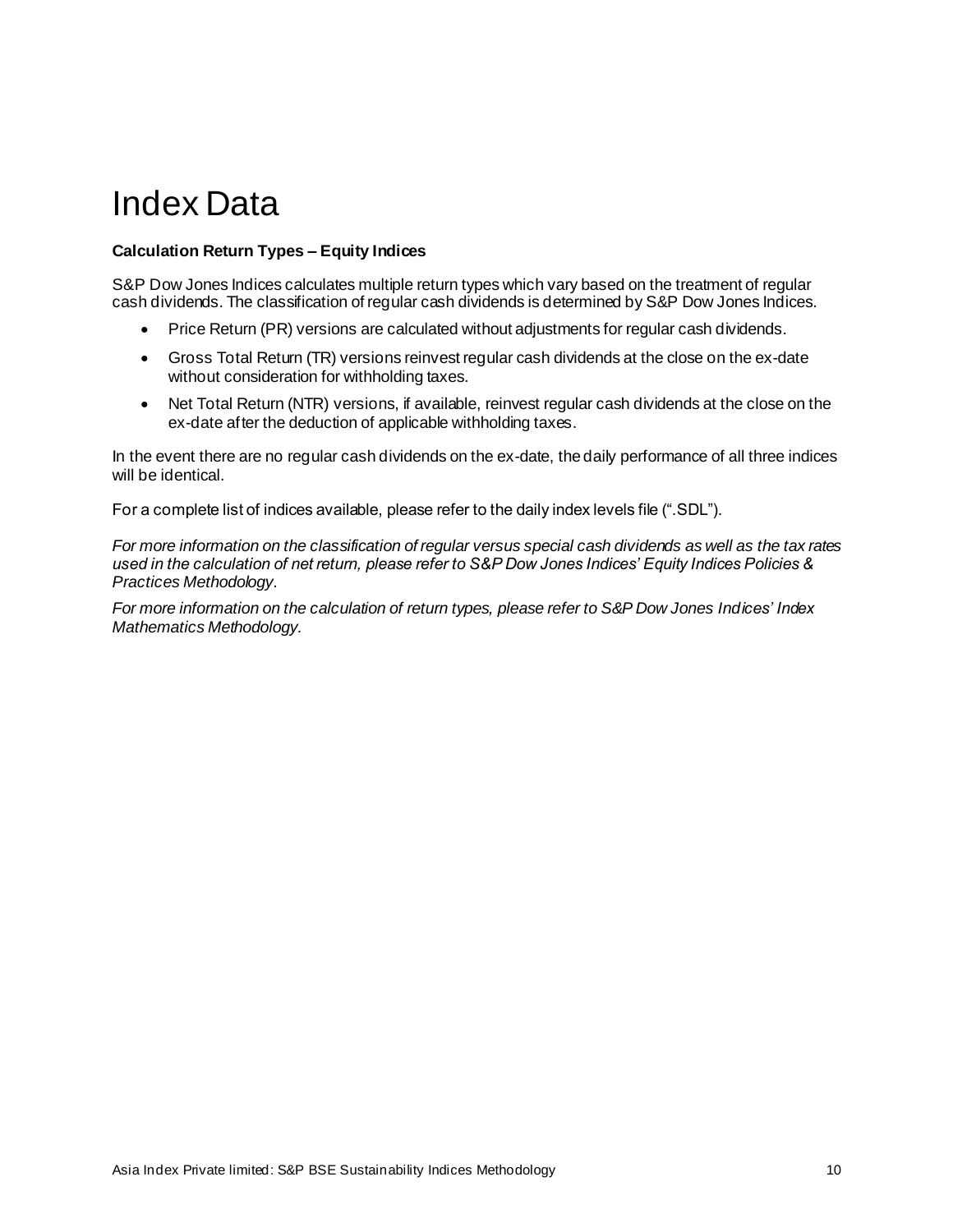## <span id="page-11-0"></span>Index Governance

### <span id="page-11-1"></span>**Index Committee**

The S&P BSE Index Committee oversees the indices. The Index Committee is composed of full time employees of S&P Dow Jones Indices and the BSE. The Index Committee meets regularly. At each meeting, the Index Committee may review pending corporate actions that may affect index constituents, statistics comparing the composition of the indices to the market, companies that are being considered as candidates for addition to an index, and any significant market events. In addition, the Index Committee may revise index policy covering rules for selecting companies, treatment of dividends, share counts or other matters.

Asia Index Private Limited considers information about changes to its indices and related matters to be potentially market moving and material. Therefore, all Index Committee discussions are confidential.

Asia Index Private Limited's Index Committees reserve the right to make exceptions when applying the methodology if the need arises. In any scenario where the treatment differs from the general rules stated in this document or supplemental documents, clients will receive sufficient notice, whenever possible.

In addition to its daily governance of indices and maintenance of index methodologies, at least once within any 12-month period, the Index Committee reviews this methodology to ensure the indices continue to achieve the stated objectives, and that the data and methodology remain effective. In certain instances, Asia Index Private Limited may publish a consultation inviting comments from external parties.

*For information on Quality Assurance and Internal Reviews of Methodology, please refer to S&P Dow Jones Indices' Equity Indices Policies & Practices Methodology*.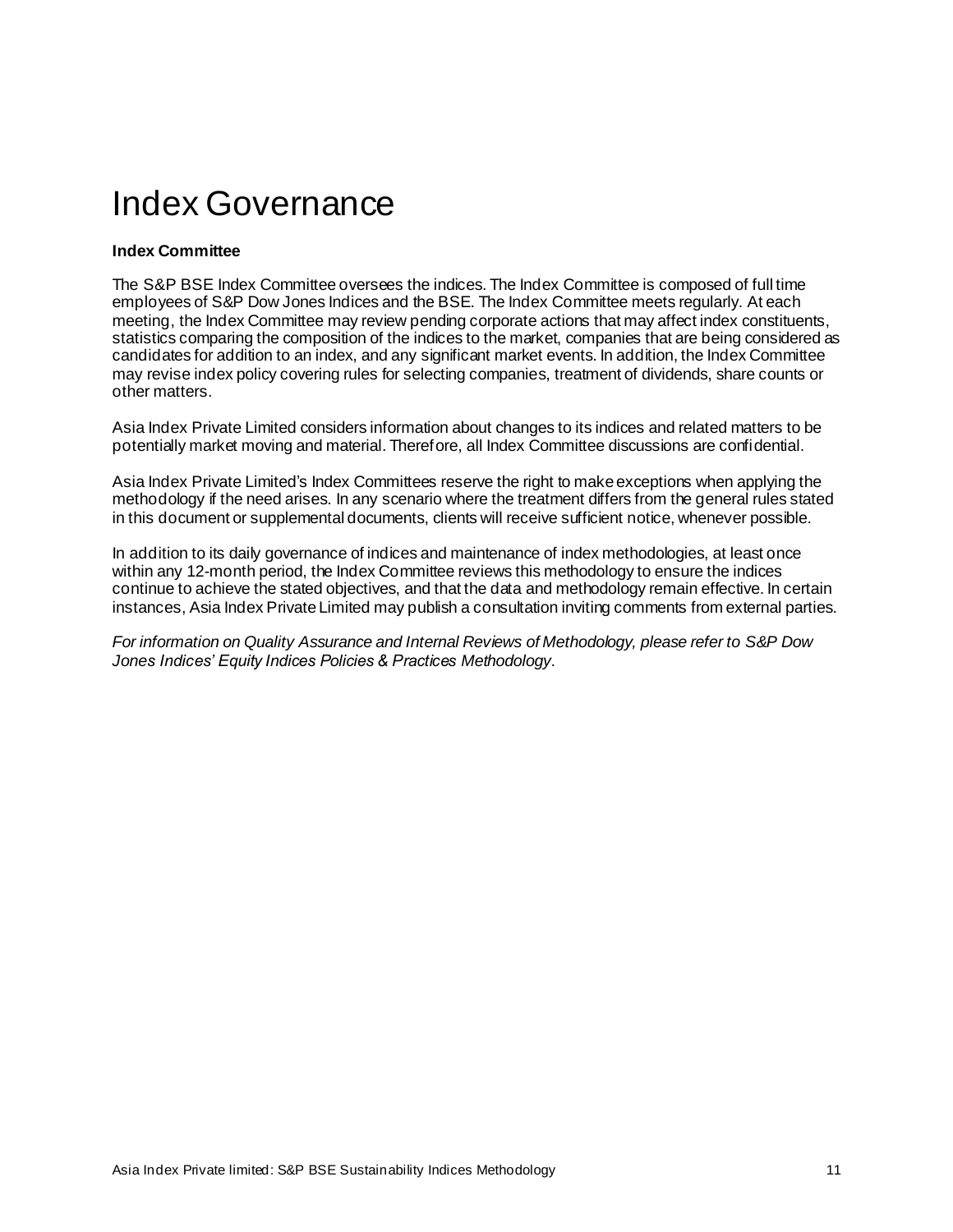## <span id="page-12-0"></span>Index Policy

### <span id="page-12-1"></span>**Announcements**

All index constituents are evaluated daily for data needed to calculate index levels and returns. All events affecting the daily index calculation are typically announced in advance via the Index Corporate Events report (.SDE), delivered daily to all clients. Any unusual treatment of a corporate action or short notice of an event may be communicated via email to clients.

### <span id="page-12-2"></span>**Pro-forma Files**

In addition to the corporate events file (.SDE), Asia Index Private Limited provides constituent pro-forma files each time the indices rebalance. The pro-forma file is typically provided daily in advance of the rebalancing date and contains all constituents as well as their corresponding weights and index shares effective for the upcoming rebalancing. Since index shares are assigned based on prices prior to the rebalancing, the actual weight of each stock at the rebalancing differs from these weights due to market movements.

*Please visi[t www.spglobal.com/spdji](https://www.spglobal.com/spdji/en/) for a complete schedule of rebalancing timelines and pro-forma delivery times.*

### <span id="page-12-3"></span>**Holiday Schedule**

The indices are calculated on all business days when the BSE is open.

*A complete holiday schedule for the year is available on the BSE Ltd. Web site a[t www.bseindia.com](http://www.bseindia.com/).*

**Special Trading Sessions.** The indices will be calculated on special trading sessions as declared by the Bombay Stock Exchange. Some examples include, but are not limited to, special trading sessions on Saturday and Mahurat trading. Asia Index Private Limited will issue a notice to inform market participants regarding such special trading sessions.

If the special trading session falls on the Saturday following the third Friday of any rebalancing month, the new portfolio will be effective at the discretion of the Index Committee. Asia Index Private Limited will issue a notice to inform market participants detailing when the new portfolio will become effective.

### <span id="page-12-4"></span>**Rebalancing**

The Index Committee may change the date of a given rebalancing for reasons including market holidays occurring on or around the scheduled rebalancing date. Any such change will be announced with proper advance notice where possible.

### <span id="page-12-5"></span>**Unexpected Exchange Closures**

For information on Unexpected Exchange Closures, please refer to S&P Dow Jones Indices' Equity Indices Policies & Practices Methodology.

### <span id="page-12-6"></span>**Recalculation Policy**

For information on the recalculation policy please refer to S&P Dow Jones Indices' Equity Indices Policies & Practices Methodology.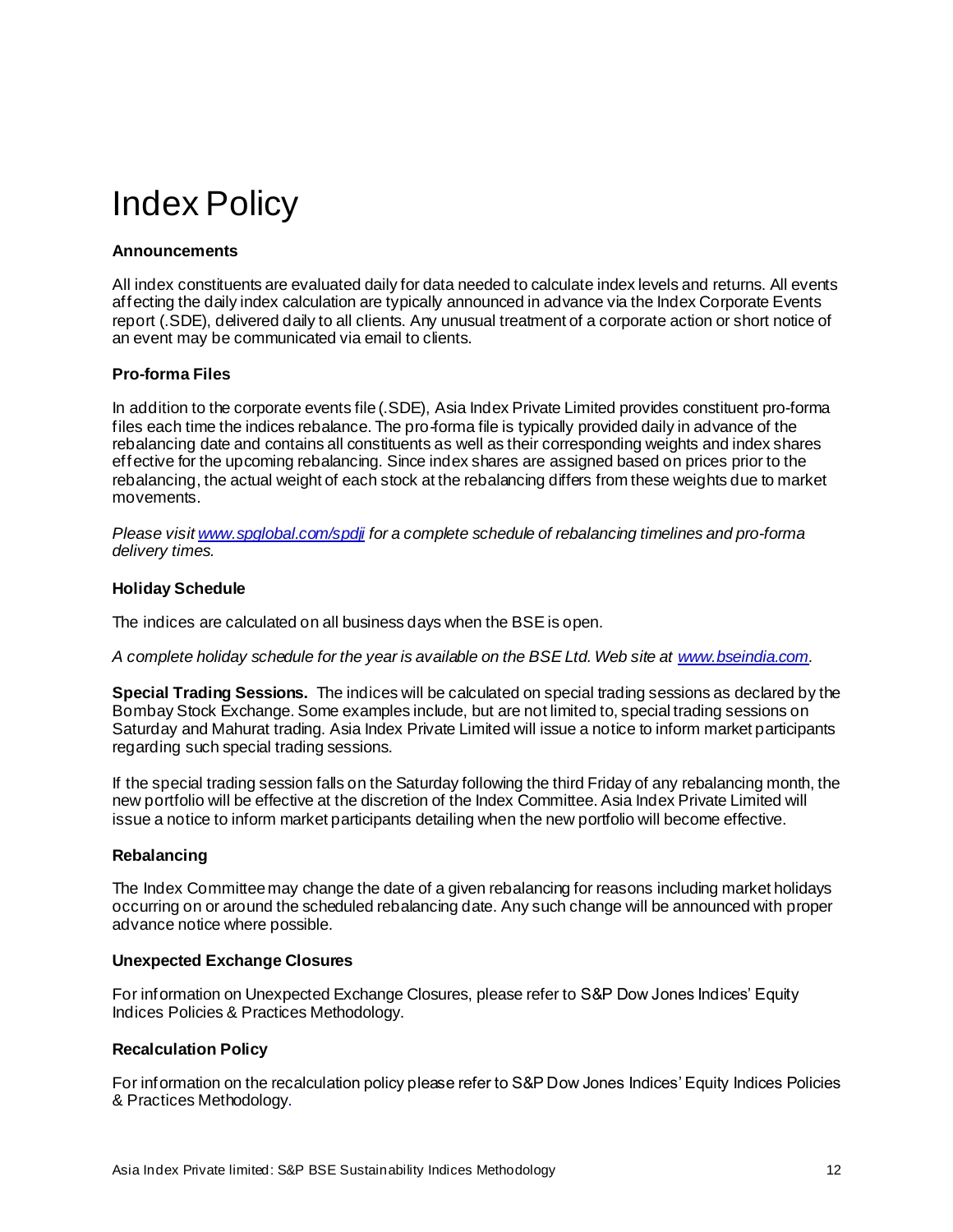### <span id="page-13-0"></span>**Real-Time Calculation**

Real-time, intra-day index calculations are executed for certain S&P BSE Indices on the BSE real-time platform, "EPIC". Real-time indices are not restated.

*For information on Calculations and Pricing Disruptions, Expert Judgment and Data Hierarchy, please refer to S&P Dow Jones Indices' Equity Indices Policies & Practices Methodology*.

### <span id="page-13-1"></span>**End-of-Day Calculation**

End of day index calculations are executed on an S&P proprietary platform.

### <span id="page-13-2"></span>**Contact Information**

For questions regarding an index, please contact[: index\\_services@spglobal.com](mailto:index_services@spglobal.com).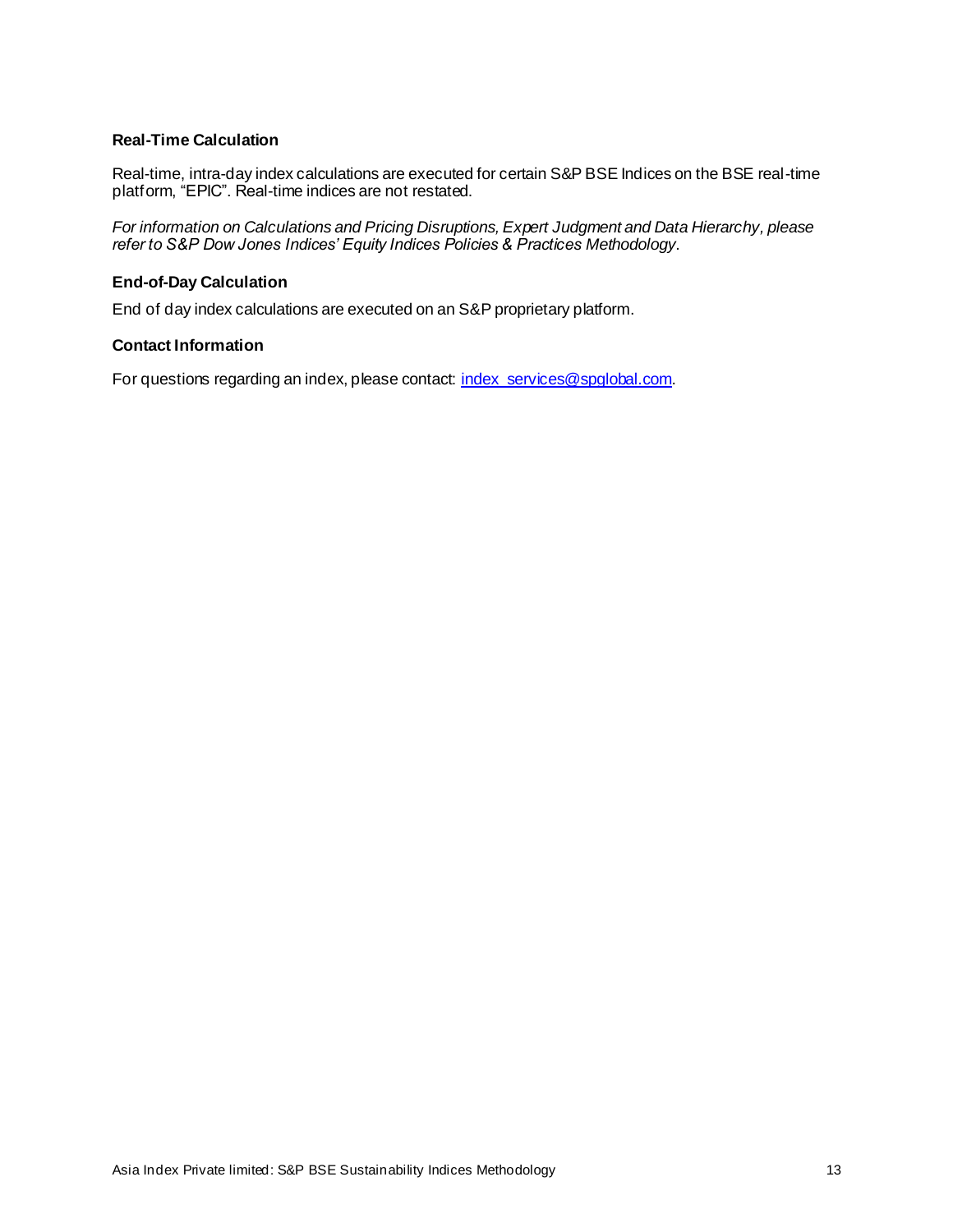## <span id="page-14-0"></span>Index Dissemination

Index levels are available through S&P Dow Jones Indices' Web site at *[www.spglobal.com/spdji](https://www.spglobal.com/spdji/en/)*, Asia Index Private Limited's Web site at *[www.asiaindex.co.in](http://www.asiaindex.co.in/)*, major quote vendors (see codes below), numerous investment-oriented Web sites, and various print and electronic media.

### <span id="page-14-1"></span>**Tickers**

The table below lists headline indices covered by this document. All versions of the below indices that may exist are also covered by this document. Please refer to the *[S&P DJI Methodology & Regulatory](https://www.spglobal.com/spdji/en/governance/methodology-and-regulatory-status/)  [Status Database](https://www.spglobal.com/spdji/en/governance/methodology-and-regulatory-status/)* for a complete list of indices covered by this document.

| <b>Index</b>                | <b>Bloomberg</b> | <b>RIC</b>     |
|-----------------------------|------------------|----------------|
| <b>S&amp;P BSE CARBONEX</b> | <b>BSECRBN</b>   | <b>BSECRBX</b> |
| S&P BSE CARBONEX (TR)       | <b>BSECRBNR</b>  | --             |
| S&P BSE CARBONEX (USD)      | <b>BSECRBUP</b>  |                |
| S&P BSE CARBONEX (USD) TR   | <b>BSECRBUT</b>  | $- -$          |
| <b>S&amp;P BSE GREENEX</b>  | <b>BSEGREEN</b>  | <b>BSEGRNX</b> |
| S&P BSE GREENEX (TR)        | <b>SPBSEGIT</b>  | --             |
| S&P BSE GREENEX (USD)       | <b>SPBSEGUP</b>  | --             |
| S&P BSE GREENEX (USD) TR    | <b>SPBSEGUT</b>  | --             |

### <span id="page-14-2"></span>**Index Data**

Daily constituent and index level data are available via subscription.

<span id="page-14-3"></span>*For product information, please contact S&P Dow Jones Indices[, www.spglobal.com/spdji/contact-us](https://www.spglobal.com/spdji/en/contact-us/).* 

### **Web site**

*For further information, please refer to S&P Dow Jones Indices' Web site a[t www.spglobal.com/spdji](https://www.spglobal.com/spdji/en/).*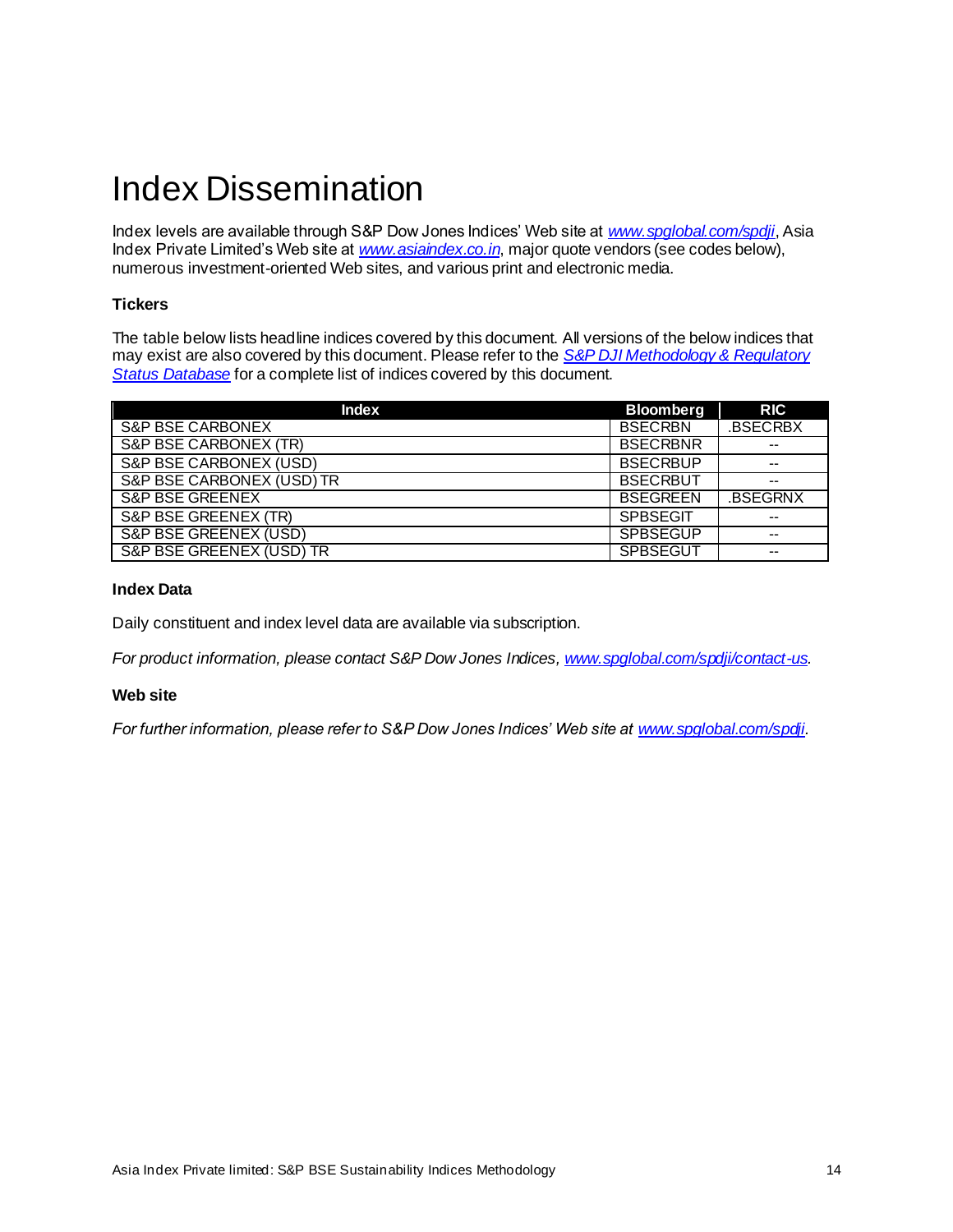## <span id="page-15-0"></span>Appendix I

### <span id="page-15-1"></span>**S&P Global Corporate Sustainability Assessment (CSA) Industries**

S&P Global Sustainable1 ESG Research calculates Industry Tilt Factors, and then creates 61 industryspecific questionnaires for each of the S&P Global CSA Industries. The table below demonstrates the current GICS Sub-Industry to S&P Global CSA Industry mapping.

| <b>GICS</b><br><b>Sector Code</b> | <b>GICS</b><br><b>Sector</b> | <b>GICS Sub- Industry (and Code)</b>              |            | <b>S&amp;P Global CSA</b><br><b>Industry Code</b><br>(and Name) |
|-----------------------------------|------------------------------|---------------------------------------------------|------------|-----------------------------------------------------------------|
| 10                                | Energy                       | Coal & Consumable Fuels                           |            | $\overline{COL}$                                                |
|                                   |                              | Energy Equipment & Services                       |            | <b>OIE</b>                                                      |
|                                   |                              | Oil & Gas Upstream & Integrated                   |            | OGX                                                             |
|                                   |                              | Oil & Gas Refining & Marketing                    |            | <b>OGR</b>                                                      |
|                                   |                              | Oil & Gas Storage & Transportation                |            | PIP                                                             |
| 15                                | <b>Materials</b>             | Aluminum                                          |            | <b>ALU</b>                                                      |
|                                   |                              | Chemicals                                         |            | <b>CHM</b>                                                      |
|                                   |                              | <b>Construction Materials</b>                     |            | COM                                                             |
|                                   |                              | Containers & Packaging                            |            | <b>CTR</b>                                                      |
|                                   |                              | Precious Metals & Minerals                        | (15104040) |                                                                 |
|                                   |                              | Diversified Metals & Mining                       | (15104020) | MNX (Metals &                                                   |
|                                   |                              | Copper                                            | (15104025) | Mining)                                                         |
|                                   |                              | Silver                                            | (15104045) |                                                                 |
|                                   |                              | Paper & Forest Products                           |            | <b>FRP</b>                                                      |
|                                   |                              | Gold                                              | (15104030) | MNX (Metals &<br>Mining)                                        |
|                                   |                              | <b>Steel</b>                                      |            | <b>STL</b>                                                      |
|                                   |                              | Aerospace & Defense                               |            | <b>ARO</b>                                                      |
|                                   |                              | Airlines                                          |            | <b>AIR</b>                                                      |
| 20                                | Industrials                  | <b>Building Products</b>                          |            | <b>BLD</b>                                                      |
|                                   |                              | <b>Commercial Services &amp; Supplies</b>         |            | <b>ICS</b>                                                      |
|                                   |                              | Construction & Engineering                        |            | CON                                                             |
|                                   |                              | Machinery and Electrical Equipment                |            | <b>IEQ</b>                                                      |
|                                   |                              | <b>Heavy Electrical Equipment</b>                 | (20104020) | IEQ (Machinery and<br>Electrical<br>Equipment)                  |
|                                   |                              | <b>Industrial Conglomerates</b>                   |            | IDD                                                             |
|                                   |                              | Electrical Components & Equipment                 |            | <b>ELQ</b>                                                      |
|                                   |                              | <b>Industrial Machinery</b>                       | (20106020) | IEQ (Machinery and                                              |
|                                   |                              | Construction Machinery & Heavy Trucks (20106010)  |            | Electrical                                                      |
|                                   |                              | Agricultural & Farm Machinery                     | (20106015) | Equipment)                                                      |
|                                   |                              | <b>Professional Services</b>                      |            | <b>PRO</b>                                                      |
|                                   |                              | Trading Companies & Distributors                  |            | <b>TCD</b>                                                      |
|                                   |                              | Transportation & Transportation Infrastructure    |            | <b>TRA</b>                                                      |
|                                   |                              | Auto Components                                   |            | <b>ATX</b>                                                      |
|                                   |                              | Automobiles                                       |            | <b>AUT</b>                                                      |
| 25                                | Consumer                     | Casinos & Gaming                                  |            | CNO                                                             |
|                                   | Discretionary                | <b>Diversified Consumer Services</b>              |            | CSV                                                             |
|                                   |                              | Homebuilding                                      |            | <b>HOM</b>                                                      |
|                                   |                              | Hotels, Resorts & Cruise Lines                    |            | TRT                                                             |
|                                   |                              | <b>Household Durables</b>                         |            | <b>DHP</b>                                                      |
|                                   |                              | Leisure Equipment, Products, Consumer Electronics |            | LEG                                                             |
|                                   |                              | Restaurants & Leisure Facilities                  |            | <b>REX</b>                                                      |
|                                   |                              | Retailing                                         |            | <b>RTS</b>                                                      |
|                                   |                              | Textiles, Apparel & Luxury Goods                  |            | <b>TEX</b>                                                      |
|                                   |                              | Beverages                                         |            | <b>BVG</b>                                                      |
|                                   |                              | Food & Staples Retailing                          |            | <b>FDR</b>                                                      |
| 30                                | Consumer                     | <b>Food Products</b>                              |            | <b>FOA</b>                                                      |
|                                   | <b>Staples</b>               | <b>Household Products</b>                         |            | HOU                                                             |
|                                   |                              | <b>Personal Products</b>                          |            | <b>COS</b>                                                      |
|                                   |                              | <b>Tobacco</b>                                    |            | <b>TOB</b>                                                      |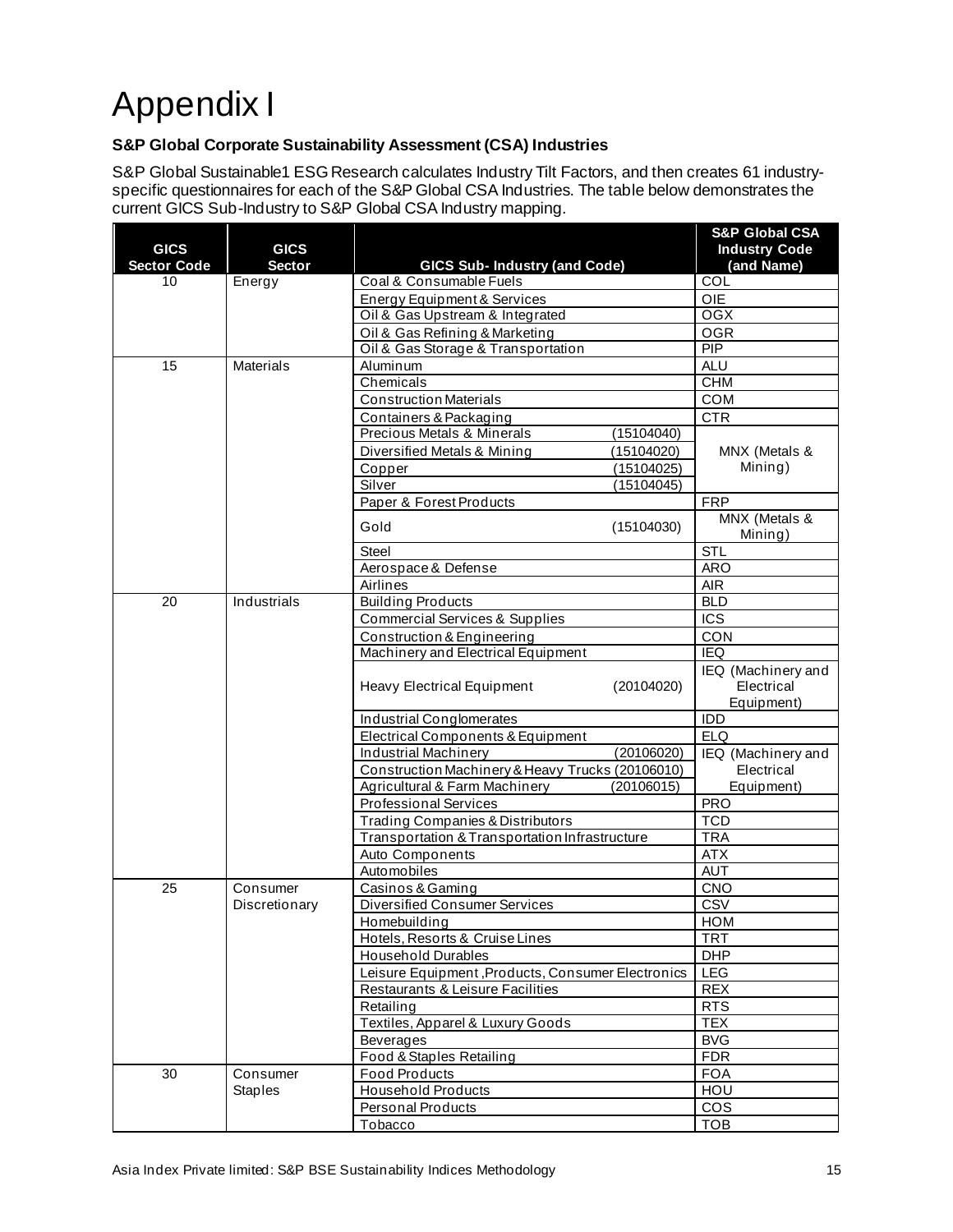| <b>GICS</b><br><b>Sector Code</b> | <b>GICS</b><br><b>Sector</b> | <b>GICS Sub-Industry</b>                           | <b>S&amp;P Global CSA</b><br><b>Industry Code</b> |
|-----------------------------------|------------------------------|----------------------------------------------------|---------------------------------------------------|
| 35                                | <b>Health Care</b>           | Biotechnology                                      | <b>BTC</b>                                        |
|                                   |                              | Health Care Equipment & Supplies                   | <b>MTC</b>                                        |
|                                   |                              | <b>Health Care Providers &amp; Services</b>        | <b>HEA</b>                                        |
|                                   |                              | Life Sciences Tools & Services                     | LIF                                               |
|                                   |                              | Pharmaceuticals                                    | <b>DRG</b>                                        |
| 40                                | Financials                   | <b>Banks</b>                                       | <b>BNK</b>                                        |
|                                   |                              | Diversified Financial Services and Capital Markets | <b>FBN</b>                                        |
|                                   |                              | Insurance                                          | <b>INS</b>                                        |
| 45                                | Information                  | Communications Equipment                           | <b>CMT</b>                                        |
|                                   | Technology                   | Computers & Peripherals and Office Electronics     | <b>THQ</b>                                        |
|                                   |                              | Electronic Equipment, Instruments & Components     | <b>ITC</b>                                        |
|                                   |                              | <b>IT</b> services                                 | <b>TSV</b>                                        |
|                                   |                              | Semiconductors & Semiconductor Equipment           | <b>SEM</b>                                        |
|                                   |                              | Software                                           | <b>SOF</b>                                        |
| 50                                | Telecommunication            | Interactive Media, Services & Home Entertainment   | <b>IMS</b>                                        |
|                                   | Services                     | Media, Movies & Entertainment                      | <b>PUB</b>                                        |
|                                   |                              | <b>Telecommunication Services</b>                  | <b>TLS</b>                                        |
| 55                                | <b>Utilities</b>             | <b>Electric Utilities</b>                          | <b>ELC</b>                                        |
|                                   |                              | <b>Gas Utilities</b>                               | GAS                                               |
|                                   |                              | Multi and Water Utilities                          | <b>MUW</b>                                        |
| 60                                | <b>Real Estate</b>           | <b>Real Estate</b>                                 | <b>REA</b>                                        |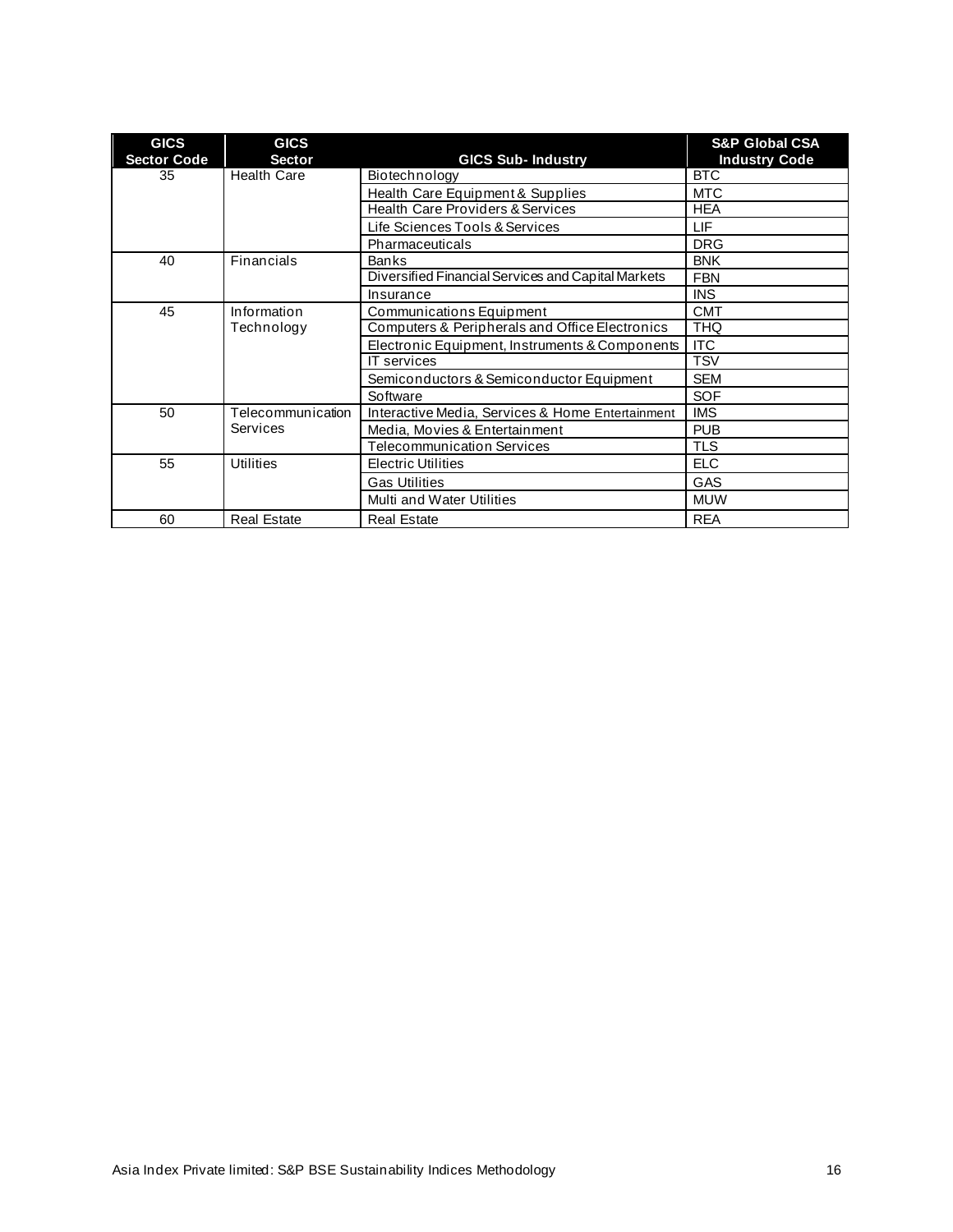## <span id="page-17-0"></span>Appendix II

### <span id="page-17-1"></span>**Carbon Re-Weighting Factors**

1. Sector specific Z scores are calculated for all index constituents as follows:

$$
Z_c = \frac{S_c - \mu_c}{\sigma_c}
$$

where:

 $Z_c$  = Standardized Carbon Performance Score for the company

 $S_c$  = Carbon Performance Score for the company provided by S&P Global Sustainable1 ESG Research

 $\mu_c$  = Mean of the Carbon Performance Scores for the sector

 $\sigma_c$  = Standard deviation of the Carbon Performance Scores for the sector

Note:  $Z<sub>c</sub>$  has a cap of -3 on the negative side and 3 on the positive side.

Therefore:

- when  $Z_c < -3$ ,  $Z_c = -3$
- when  $Z_c > 3$ ,  $Z_c = 3$
- 2. Carbon Re-Weighting Factors for all common stocks in the BSE 100 are calculated as follows:

$$
C_f = 1 + \frac{(1+I_i) \times Z_c}{6}
$$

where:

 $C_f$  = Carbon Re-Weighting Factor for the company

 $I_i$  = Industry Tilt Factor provided by S&P Global Sustainable1 ESG Research

 $Z_c$  = Standardized Carbon Performance Score for the company

Note: If a company does not have a score, the  $C_f$  applied to its stock is 1.

### <span id="page-17-2"></span>**Carbon Adjusted Float Weight**

1. Tilted weight with respect to the Carbon Re-Weighting Factor is calculated as follows:

$$
T_w = F_w \times C_f
$$

where:

 $T_w$  = Tilted weight for the stock

 $F_w$  = Float Market Cap weight for the stock

 $C_f$  = Carbon Re-Weighting Factor applied to the company's stock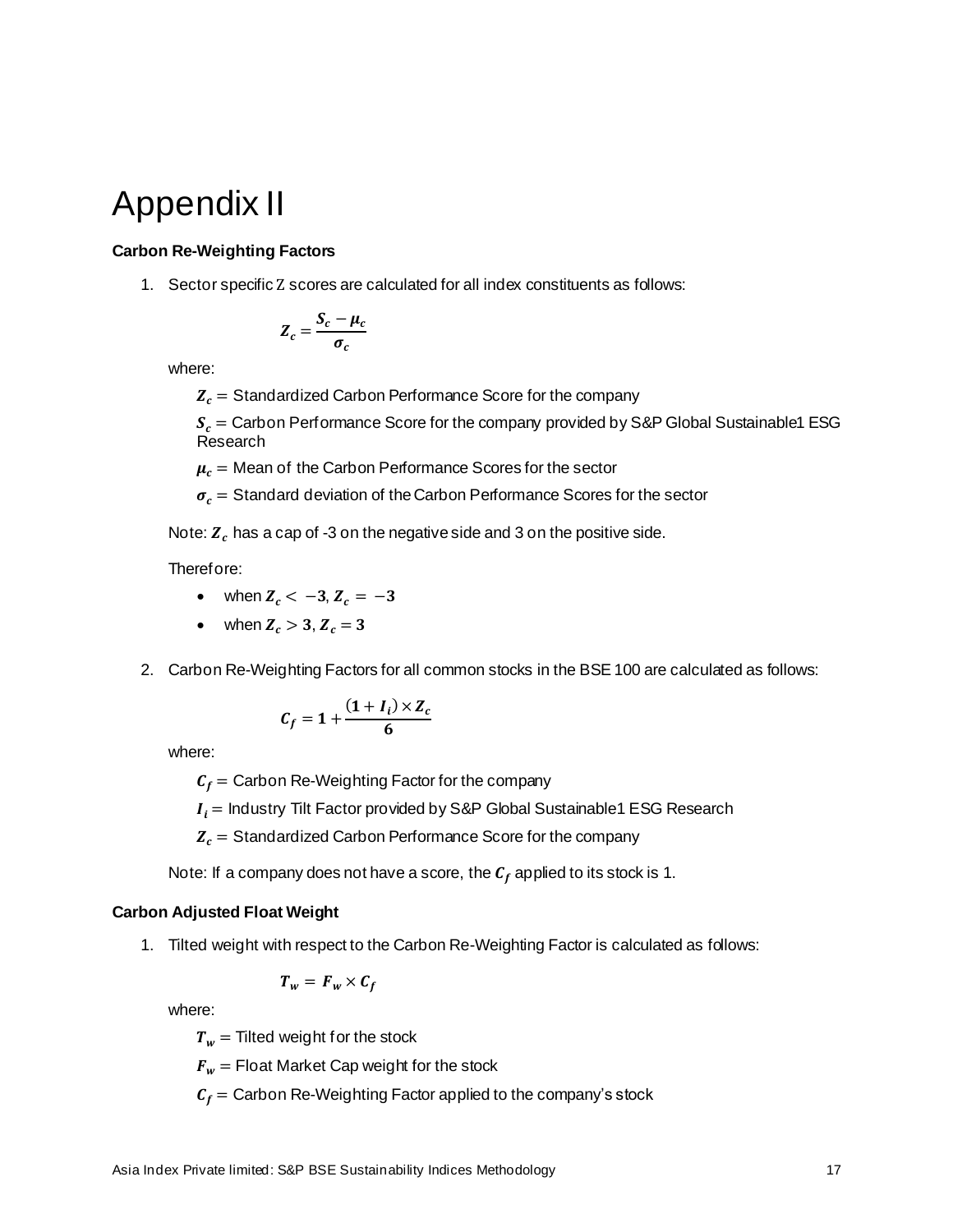2. Realignment of the overall sector exposure to that of the S&P BSE 100 is calculated as follows:

$$
C_w = \frac{T_w}{T_{ws}} \times F_{ws}
$$

where:

 $C_w =$  Carbon Adjusted Float Weight for the stock

 $T_w$  = Tilted weight for the stock

 $F_w$  = Float Market Cap weight for the stock

 $T_{ws}$  = Sum of all  $T_w$  in the sector the stock belongs to

 $F_{ws}$  = Sum of all  $F_w$  in the sector the stock belongs to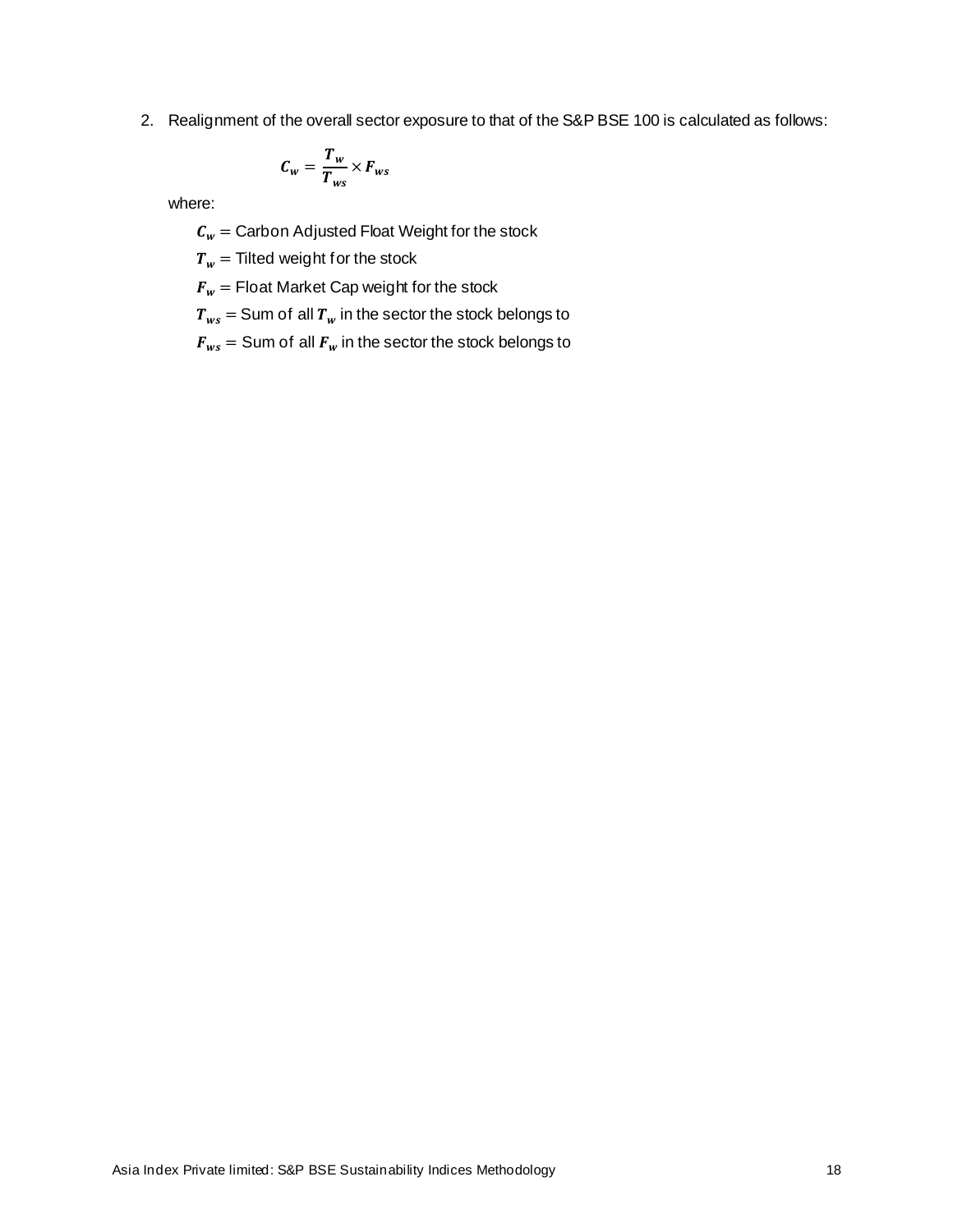## <span id="page-19-0"></span>Appendix III

### <span id="page-19-1"></span>**S&P Trucost Methodology**

S&P Trucost Limited ("S&P Trucost") has analyzed the environmental performance of over 4,200 companies worldwide. S&P Trucost has the world's largest bank of standardized greenhouse gas ("GHG") emissions data, which provides a proxy for carbon performance. To calculate the carbon intensity of any company included in the indices, S&P Trucost reviews company annual reports and accounts, environmental/sustainability reports, public disclosures and corporate Web sites.

However, many companies do not disclose their environmental or carbon impacts. Where there is no public disclosure, S&P Trucost employs its environmental profiling system. This proprietary Input-Output model maps the GHG impacts of business activities in 464 sectors. S&P Trucost's broad coverage seeks to ensure that all non-disclosing companies are considered for index eligibility, not just those that disclose environmental information.

Six greenhouse gases (GHGs) are included in the analysis; these are all the GHGs regulated under the Kyoto protocol. Each gas has a different capacity to cause global warming. Although carbon dioxide  $({^{\circ}CO_{2}}")$  is the least potent of the GHGs, it is one of the most prevalent in terms of man-made emissions. The GHGs are calculated for each company and converted into tons of carbon dioxide equivalents based on the appropriate Global Warming Potential factors. The Global Warming Potential ("GWP") index, published by the Intergovernmental Panel on Climate Change ("IPCC"), assesses the effect of the emissions of different gases over a 100-year time period, relative to the emission of an equal mass of  $CO<sub>2</sub>$ . GWP enables all the GHGs to be expressed in terms of  $CO<sub>2</sub>$  equivalents, or  $CO<sub>2</sub>e$ , and is used as the basis for the analysis and for index calculation.

Quantities of greenhouse gas emissions are, then, normalized by sales to calculate the company's carbon footprint, or "carbon intensity". The smaller the carbon footprint, the less investments contribute to climate change and the lower an index's exposure to the rising costs of emitting carbon dioxide.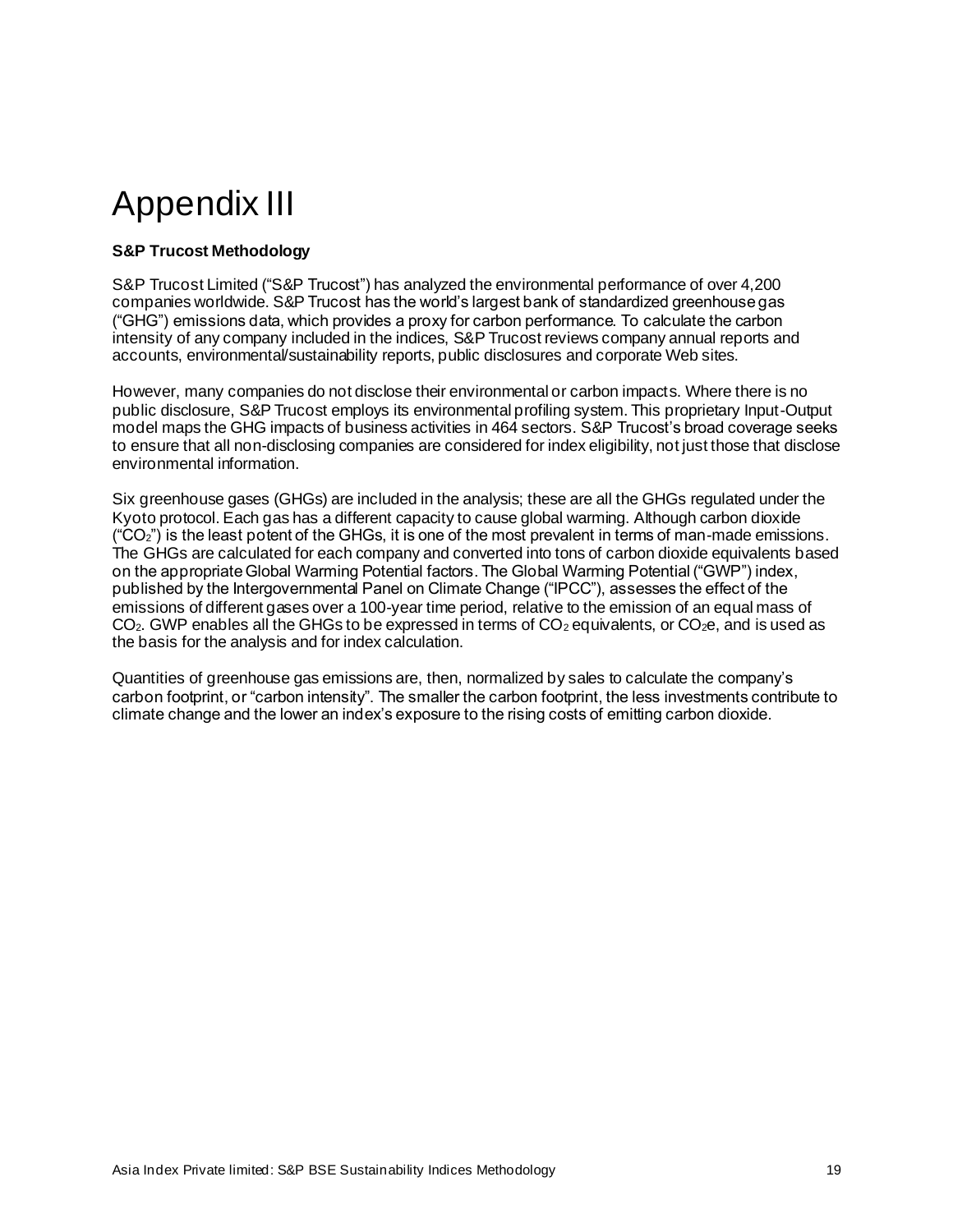<span id="page-20-0"></span>

### <span id="page-20-1"></span>**Methodology Changes**

Methodology changes since January 1, 2015, are as follows:

|                           |                                                                  | <b>Effective Date</b> | Methodology                                                                                                                                                                                                                                                                                                                                                                                                                                                                                                                          |                                                                                                                                                                                                                                                                                                                                                                                                                                                                                                                                                                                                                                         |  |
|---------------------------|------------------------------------------------------------------|-----------------------|--------------------------------------------------------------------------------------------------------------------------------------------------------------------------------------------------------------------------------------------------------------------------------------------------------------------------------------------------------------------------------------------------------------------------------------------------------------------------------------------------------------------------------------|-----------------------------------------------------------------------------------------------------------------------------------------------------------------------------------------------------------------------------------------------------------------------------------------------------------------------------------------------------------------------------------------------------------------------------------------------------------------------------------------------------------------------------------------------------------------------------------------------------------------------------------------|--|
| Index                     | Change                                                           | (After Close)         | <b>Previous</b>                                                                                                                                                                                                                                                                                                                                                                                                                                                                                                                      | <b>Updated</b>                                                                                                                                                                                                                                                                                                                                                                                                                                                                                                                                                                                                                          |  |
| S&P BSE<br><b>GREENEX</b> | <b>Index Eligibility</b><br>and<br>Construction                  | 17-June-22            | The GHG emission numbers (C),<br>average six-month float market<br>capitalization (M), and six-month<br>median annualized traded value (T)<br>are scaled from 0 to 100 within the<br><b>BSE</b> sector.<br>Annualized traded value is calculated<br>by taking the median of the monthly<br>medians of the daily traded values<br>over the six-month period. The<br>annualization is calculated using 250<br>trading days in a year.<br>Points are assigned to the above-<br>mentioned parameters from 1-50<br>within the BSE sector. | The GHG emission numbers (C),<br>average six-month float market<br>capitalization (M), and six-month<br>median annualized traded value (T)<br>are scaled from 0 to 100 within the<br>common India Industry<br><b>Classification Structure sector.</b><br>Annualized traded value is calculated<br>by taking the median of the monthly<br>medians of the daily traded values<br>over the six-month period. The<br>annualization is calculated using 250<br>trading days in a year.<br>Points are assigned to the above-<br>mentioned parameters from 1-50<br>within the common India Industry<br><b>Classification Structure sector.</b> |  |
| All Indices               | Index<br>Maintenance:<br>Graded<br>Surveillance<br>Measure (GSM) | 21-Sept-18            |                                                                                                                                                                                                                                                                                                                                                                                                                                                                                                                                      | On a monthly basis, companies<br>added to the GSM list are dropped.<br>The effective date of the drop is at<br>the open of the Tuesday following<br>the first Monday of each month. The<br>reference date for the GSM list data<br>is the third Friday of the previous<br>month.<br>Any company previously dropped<br>due to its inclusion on the GSM list<br>must remain off the GSM list for six<br>consecutive months prior to the<br>rebalancing reference date in order<br>to be reconsidered for index<br>inclusion.                                                                                                              |  |
| S&P BSE<br><b>GREENEX</b> | Reference<br>Period                                              | 16-June-17            | Float-adjusted market capitalization<br>(FMC) and value traded data used<br>for the rebalancing is based on a<br>three-month reference period.                                                                                                                                                                                                                                                                                                                                                                                       | Float-adjusted market capitalization<br>(FMC) and value traded data used in<br>the rebalancing is based on a six-<br>month reference period.                                                                                                                                                                                                                                                                                                                                                                                                                                                                                            |  |
| S&P BSE<br><b>GREENEX</b> | Liquidity                                                        | 16-June-17            | Average three-month value traded is<br>used for the rebalancing.                                                                                                                                                                                                                                                                                                                                                                                                                                                                     | Six-month median annualized value<br>traded is used for the rebalancing.<br>Annualized traded value is calculated<br>by taking the median of the monthly<br>medians of the daily traded values<br>over the reference period. The<br>annualization is calculated using 250<br>trading days in a year.                                                                                                                                                                                                                                                                                                                                    |  |
| S&P BSE<br><b>GREENEX</b> | Vendor<br>Change                                                 | 18-Dec-15             | Greenhouse gas (GHG) emission<br>numbers were provided by gTrade<br>Carbon Ex Rating Services Private<br>Limited ("qTrade") for the eligible<br>universe, according to gTrade's<br>methodology.                                                                                                                                                                                                                                                                                                                                      | Greenhouse gas (GHG) emission<br>numbers are provided by S&P<br>Trucost Limited ("S&P Trucost") for<br>the eligible universe, according to<br>S&P Trucost's methodology.                                                                                                                                                                                                                                                                                                                                                                                                                                                                |  |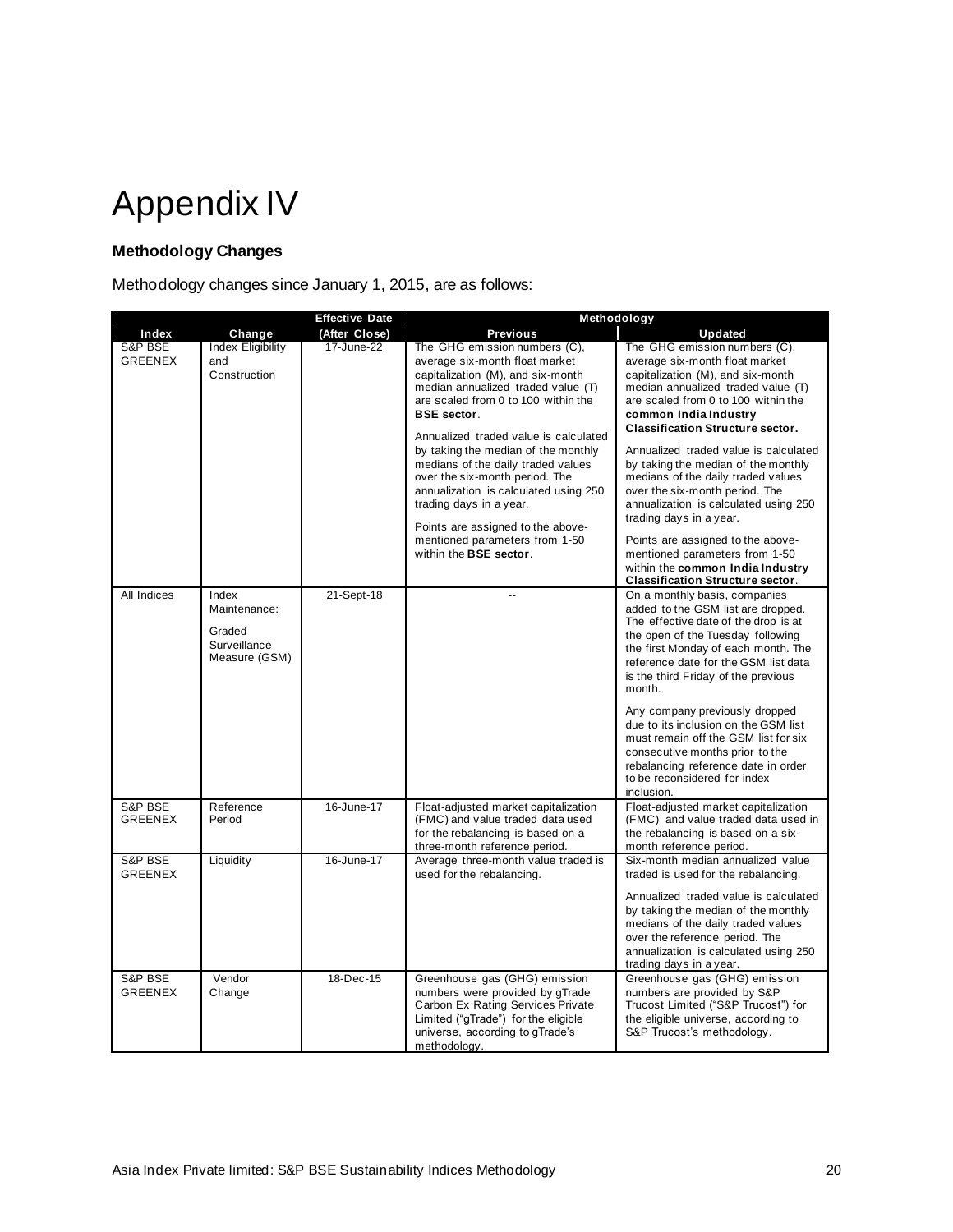## <span id="page-21-0"></span>Disclaimer

© 2022 S&P Dow Jones Indices. All rights reserved. S&P, S&P 500, S&P 500 LOW VOLATILITY INDEX, S&P 100, S&P COMPOSITE 1500, S&P 400, S&P MIDCAP 400, S&P 600, S&P SMALLCAP 600, S&P GIVI, GLOBAL TITANS, DIVIDEND ARISTOCRATS, S&P TARGET DATE INDICES, S&P PRISM, S&P STRIDE, GICS, SPIVA, SPDR and INDEXOLOGY are registered trademarks of S&P Global, Inc. ("S&P Global") or its affiliates. DOW JONES, DJ, DJIA, THE DOW and DOW JONES INDUSTRIAL AVERAGE are registered trademarks of Dow Jones Trademark Holdings LLC ("Dow Jones"). These trademarks together with others have been licensed to S&P Dow Jones Indices LLC. Redistribution or reproduction in whole or in part are prohibited without written permission of S&P Dow Jones Indices LLC. This document does not constitute an offer of services in jurisdictions where S&P Dow Jones Indices LLC, S&P Global, Dow Jones or their respective affiliates (collectively "S&P Dow Jones Indices") do not have the necessary licenses. Except for certain custom index calculation services, all information provided by S&P Dow Jones Indices is impersonal and not tailored to the needs of any person, entity, or group of persons. S&P Dow Jones Indices receives compensation in connection with licensing its indices to third parties and providing custom calculation services. Past performance of an index is not an indication or guarantee of future results.

It is not possible to invest directly in an index. Exposure to an asset class represented by an index is available through investable instruments based on that index. AIPL Companies do not sponsor, endorse, sell, promote or manage any investment fund or other investment vehicle that is offered by third parties and that seeks to provide an investment return based on the performance of any index. AIPL Companies make no assurance that investment products based on the index will accurately track index performance or provide positive investment returns. AIPL and S&P DJI are not fiduciaries or investment advisors, and the AIPL Companies make no representation regarding the advisability of investing in any such investment fund or other investment vehicle. A decision to invest in any such investment fund or other investment vehicle should not be made in reliance on any of the statements set forth in this document. Prospective investors are advised to make an investment in any such fund or other vehicle only after carefully considering the risks associated with investing in such funds, as detailed in an offering memorandum or similar document that is prepared by or on behalf of the issuer of the investment fund or other vehicle. Inclusion of a security within an index is not a recommendation by the AIPL Companies to buy, sell, or hold such security, nor is it considered to be investment advice. Closing prices for S&P BSE Indices are calculated by AIPL or its agent based on the closing price of the individual constituents of the index as set by their primary exchange. Closing prices are received by AIPL from the BSE. Real-time intraday prices are calculated similarly without a second verification.

These materials have been prepared solely for informational purposes based upon information generally available to the public from sources believed to be reliable. No content contained in these materials (including index data, ratings, credit-related analyses and data, model, software or other application or output therefrom) or any part thereof ("Content") may be modified, reverse-engineered, reproduced or distributed in any form by any means, or stored in a database or retrieval system, without the prior written permission of AIPL. The Content shall not be used for any unlawful or unauthorized purposes. AIPL and its third-party data providers and licensors and the other AIPL Companies (collectively "AIPL Parties") do not guarantee the accuracy, completeness, timeliness or availability of the Content. The AIPL Parties are not responsible for any errors or omissions, regardless of the cause, for the results obtained from the use of the Content.

The Content is provided on an "as is" basis. THE AIPL PARTIES DISCLAIM ANY AND ALL EXPRESS OR IMPLIED WARRANTIES, INCLUDING, BUT NOT LIMITED TO, ANY WARRANTIES OF MERCHANTABILITY OR FITNESS FOR A PARTICULAR PURPOSE OR USE, FREEDOM FROM BUGS, SOFTWARE ERRORS OR DEFECTS, THAT THE CONTENT'S FUNCTIONING WILL BE UNINTERRUPTED OR THAT THE CONTENT WILL OPERATE WITH ANY SOFTWARE OR